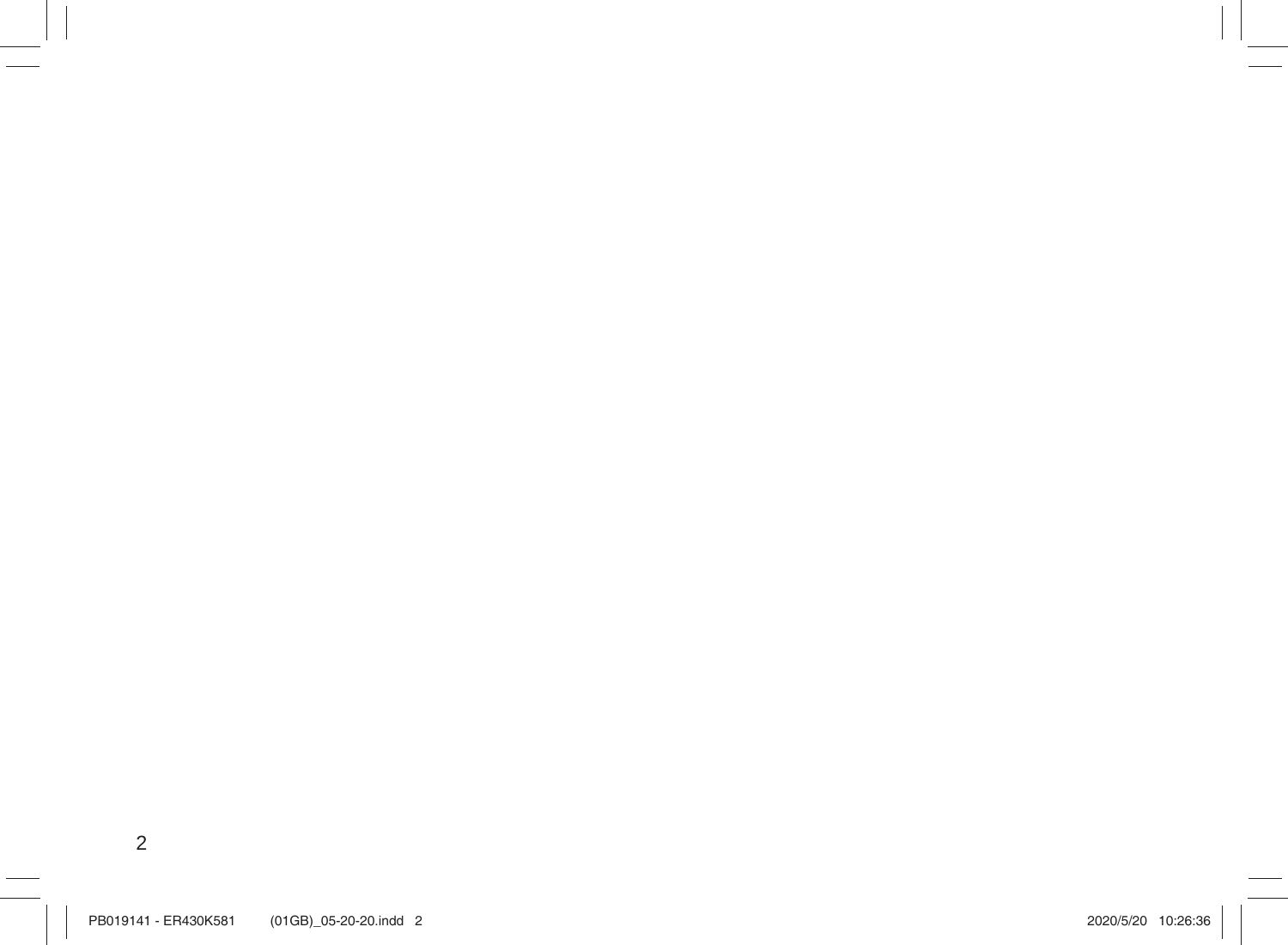# **Panasonic**

Operating Instructions (Household use) Nose & Facial Hair Trimmer Model No. ER430

## **Contents**

| Safety precautions4         |  |
|-----------------------------|--|
|                             |  |
| Installing or replacing the |  |
|                             |  |
|                             |  |

| Installing or removing the blade  9 |  |
|-------------------------------------|--|
| Installing or removing the          |  |
|                                     |  |
|                                     |  |
|                                     |  |

Thank you for purchasing this Panasonic product.

**Before operating this unit, please read these instructions completely and save them for future use.**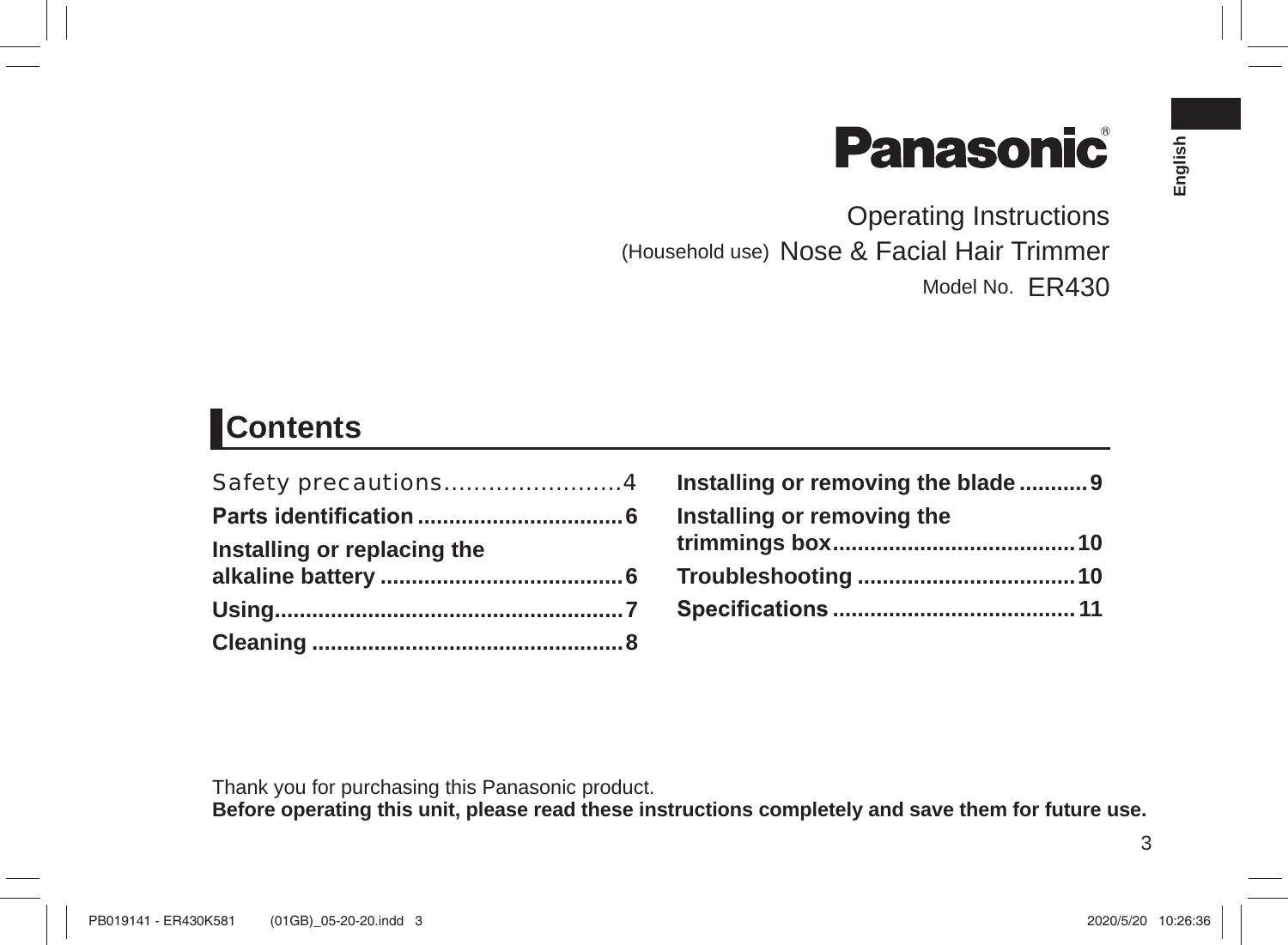# **English**

### **Safety precautions**

To reduce the risk of injury, loss of life, electric shock, fire, and damage to property, always observe the following safety precautions.

#### **Explanation of symbols**

The following symbols are used to classify and describe the level of hazard, injury, and property damage caused when the denotation is disregarded and improper use is performed.



The following symbols are used to classify and describe the type of instructions to be observed.



This symbol is used to alert users to a specific operating procedure that must not be performed.



This symbol is used to alert users to a specific operating procedure that must be followed in order to operate the unit safely.

## **WARNING**

 **This product**

**Do not store within reach of children or infants. Do not let them use it.**

- Putting parts or accessories in the mouth may cause an accident or injury.

- $\rightarrow$ Store with the protection cap attached after use.
- **Immediately stop using if there is an**
- **abnormality or malfunction.**
	- Failure to do so may cause fire or injury.
- **Preventing accidents**

**This appliance is not intended for use by persons (including children) with reduced physical, sensory or mental capabilities, or lack of experience and knowledge, unless** 

**they have been given supervision or instruction concerning use of the appliance by a person responsible for their safety.**

**Children should be supervised to ensure that they do not play with the appliance.**

- Failure to do so may cause an accident or injury.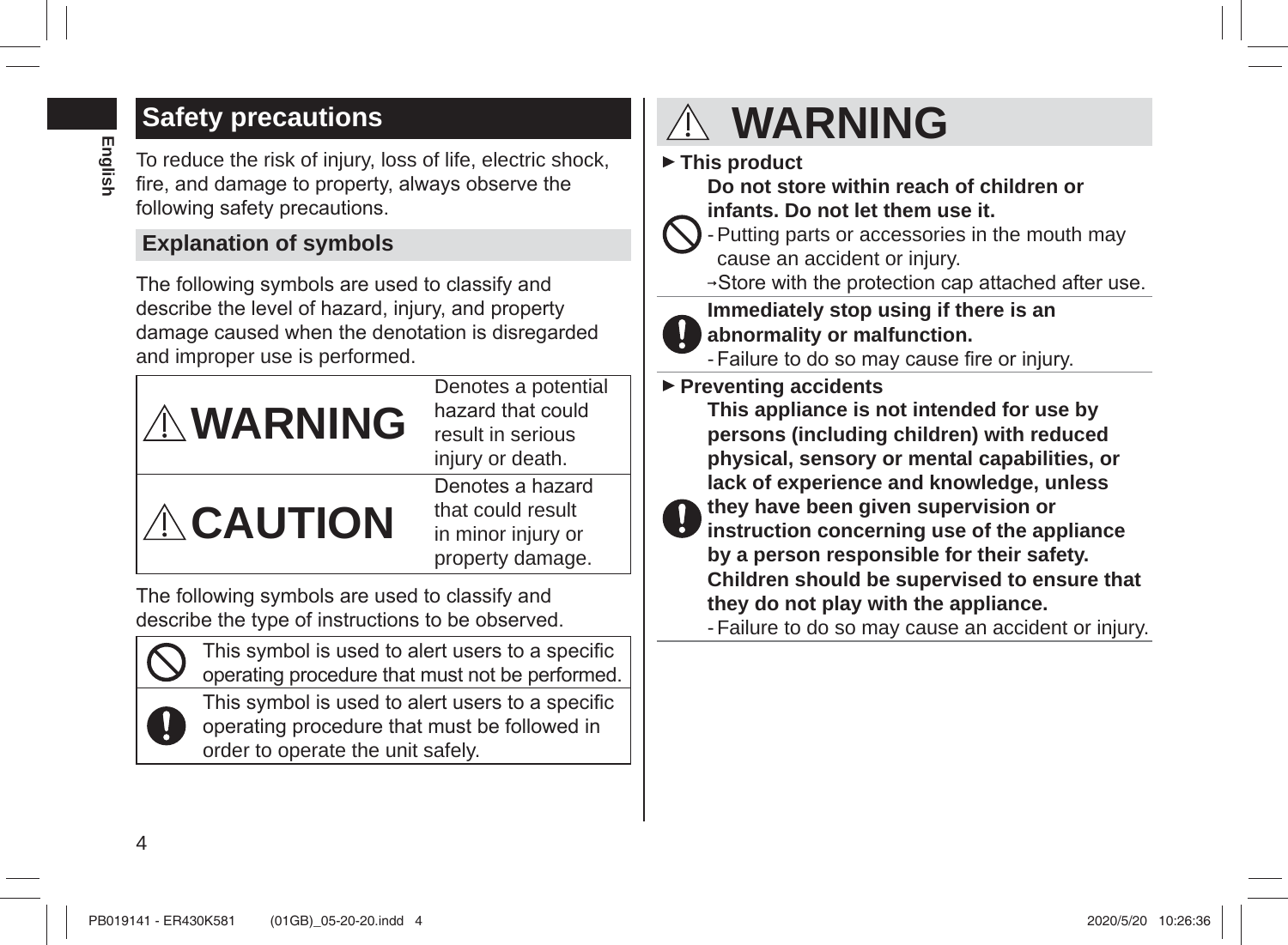# **English**

## **CAUTION**

 **To protect your skin**

**Do not press the blade with excessive force** 

**or insert too deeply into your nostril/ear canal.**

**Do not press the blade with excessive force against your skin.**

- Doing so may result in injury to your skin.

**Do not touch the blade of the inner blade** 

(metallic part) with your finger.

- Doing so may result in injury to your finger.

**Check the blade for deformation or damage before use.**

**Use the trimmer to cut nose hair and ear hair and outline eyebrows, moustache, or beard.** - Failure to do so may result in injury to your skin.

#### **This product**

**Do not share with your family or others.**

- Doing so may result in infection or inflammation.

**Do not drop or subject to shock.**

- Doing so may cause injury.

**Do not modify, disassemble, or repair.**

- Doing so may cause an accident or injury.

 $\rightarrow$  Contact an authorized service center for repair.

 **The battery**

Do not throw into fire or disassembly.

**The supply terminals are not to be short-circuited.**

- Doing so may cause a burn or injury.

**Always follow the cautions printed on the battery.**

Check the polarity of the battery  $(\oplus$  and  $\ominus)$ **and install it correctly.**

**Remove the battery immediately and dispose of it safely when it is discharged.**

**Remove the battery when not using the** 

**appliance for an extended period of time. Use the battery by the recommended use-by date.**

**Non-rechargeable battery is not to be recharged.**

- Failure to do so may cause overheating or explosion of the battery, injury or contamination of surroundings due to leakage.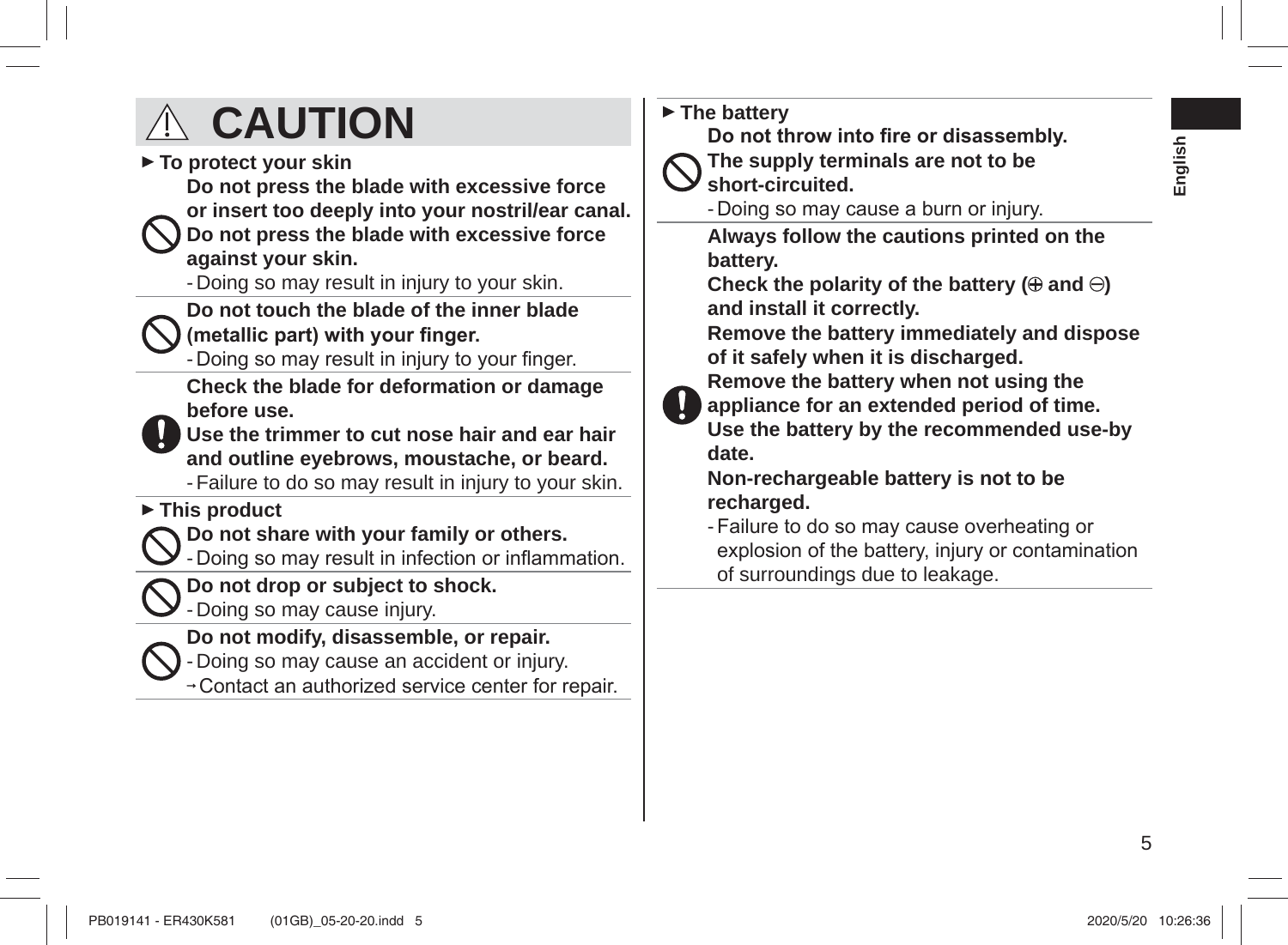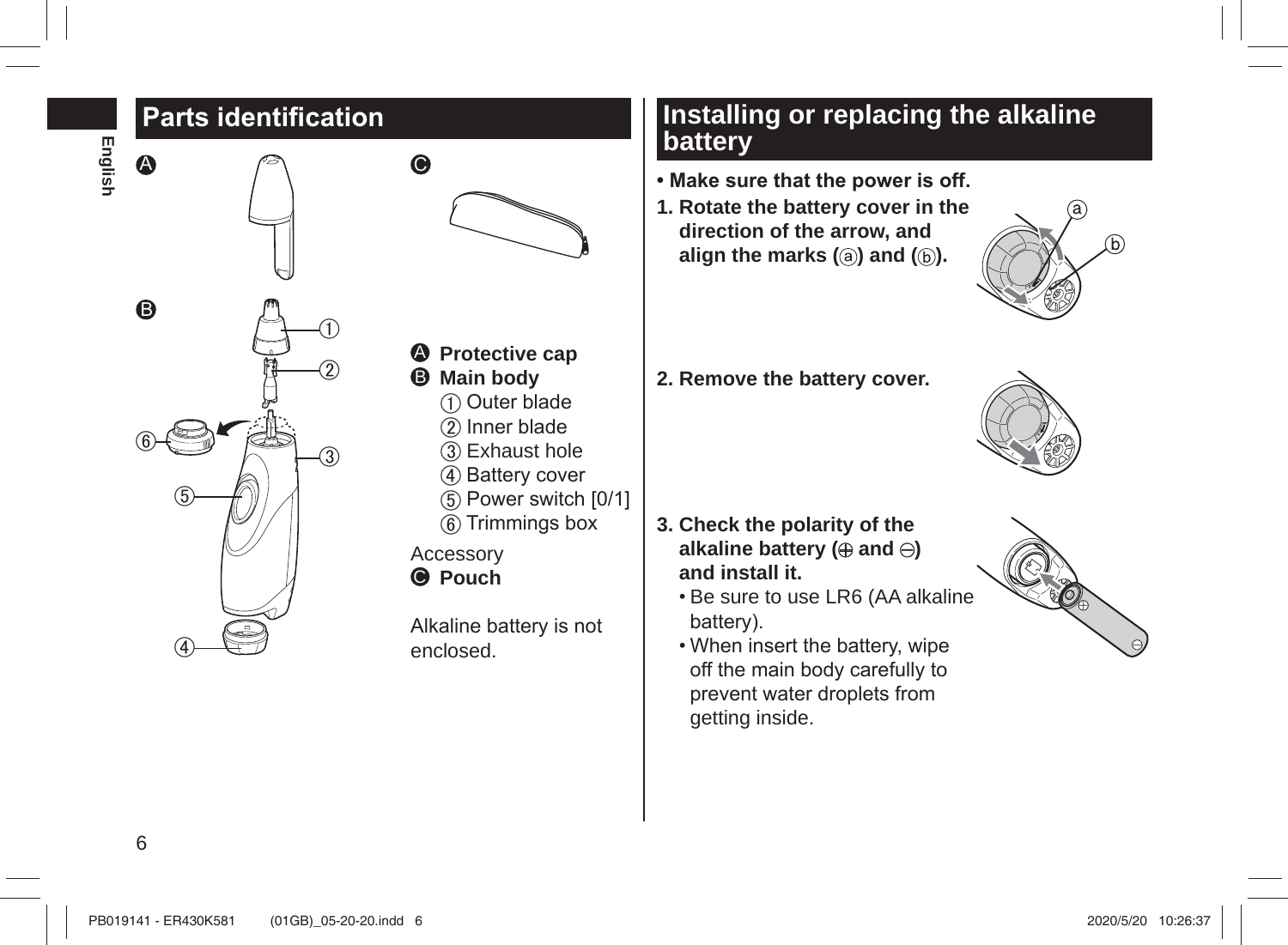- **4. Attach the battery cover.**
	- . Attach it in the reverse order of Step 1 and align the specified line on the main body with the fixing position.



 $\circled{c}$ 

## **Using**

- **1. Remove the protective cap and hold the main body so as not to block the exhaust hole (** $\circ$ **).**
- **2. Slide the power switch to turn on the power.**
	- The outer blade surface may get a little warm during use, but performance will not be affected.

**3. Trim**

- **Trimming your nose hair and ear hair**
- **1. Insert the tip ( ) of the outer blade into your nostril or ear canal.** 
	- Insert it slowly so as not to iniure your nostril or ear canal.
- **2. Cut the nose hair and ear hair by moving the main body.** 
	- $\cdot$  Cut hairs using the tip  $( \widehat{d} )$  of the outer blade (metallic part).
	- Some trimmings may remain inside your nostril or ear canal after cutting, so remove them using a tissue or similar item.





**Outlining your eyebrows, moustache, or beard**

- **1. Apply the tip of the outer blade to the hair (eyebrows, moustache or beard) you would like to cut.**
- **2. Cut the hair by moving the appliance slowly against the direction of hair growth.**
	- . You cannot trim the hair to length with this appliance.
	- $\cdot$  It is not suitable for the hair below 0.5 mm (1/64").

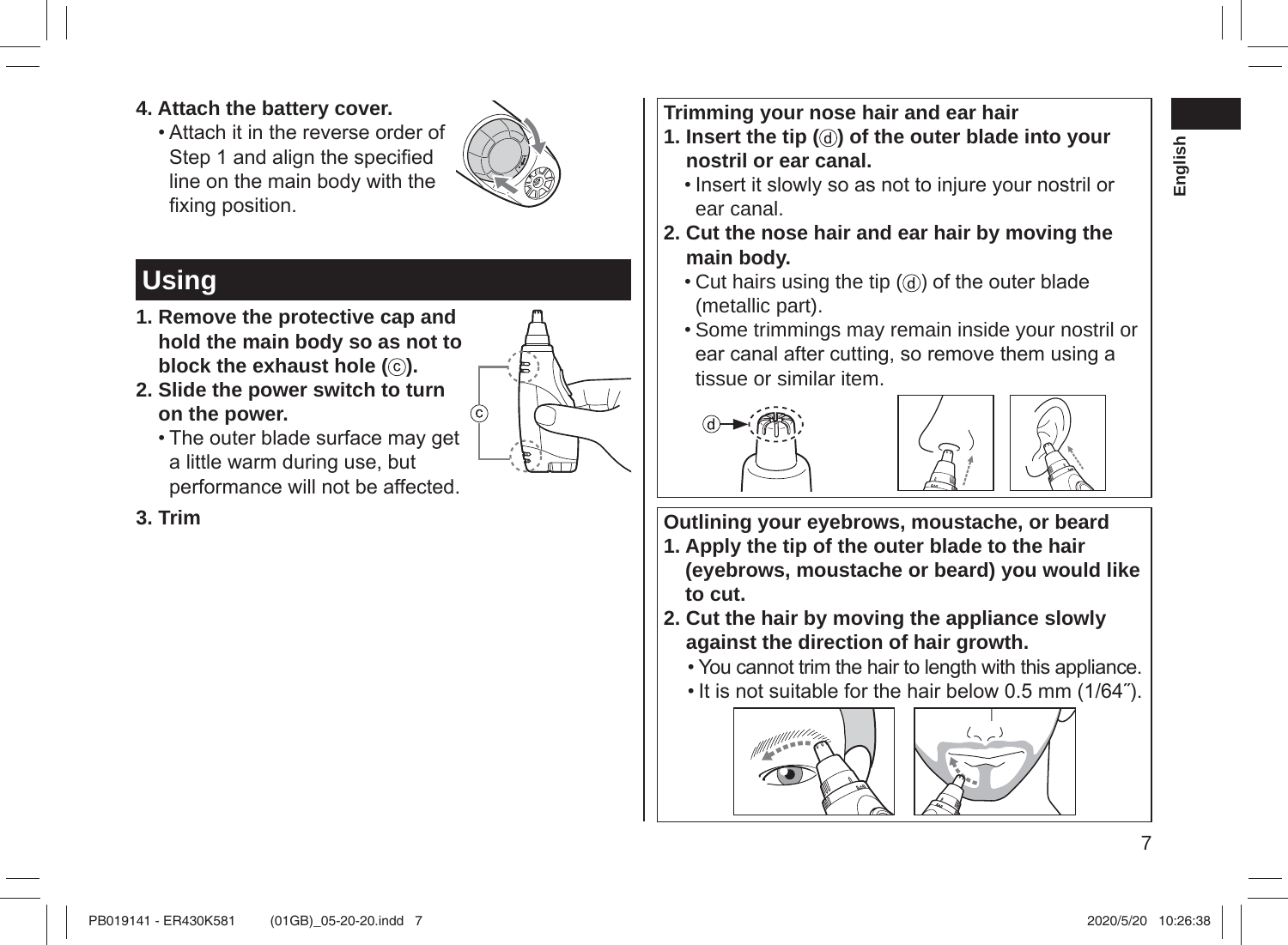- **English**
- **4. After use, slide the power switch to turn off the power and clean it. (See this page)**

## **Cleaning**

**1. Wet the outer blade with water, and apply some hand soap and some water to the outer foil.**

**2. Slide the power switch to turn on the power, and let it foam for approximately 10** 



- **seconds. 3. Turn off the power. <sup>3</sup>**
- **4. Remove the blades and the trimmings box (see pages 9~10) and rinse under running water.**
	- Cover the drainage outlet of washbasin to prevent the inner blade from flowing away.



- **5. Wipe off water with a towel or similar item, and let it dry naturally.**
	- It will dry faster with the blades and the trimmings hox removed (see pages  $9~10$ ).



#### **Notes**

- The battery cover should not be removed from the main body as this can affect the watertight construction of the appliance.
- . Do not use hot water or any detergents other than hand soap. Doing so may result in malfunction.
- In order to prevent malfunction, be careful not to hit the appliance against a washbasin.
- . Do not use thinner, benzine, alcohol or other chemicals to clean the appliance. Doing so may result in malfunction, cracking or discoloring of the parts. Please use a cloth soaked with soapy water to wipe the dirt.
- . After cleaning, be sure to attach the blades, the trimmings box and the protective cap. (See pages  $9-10$ )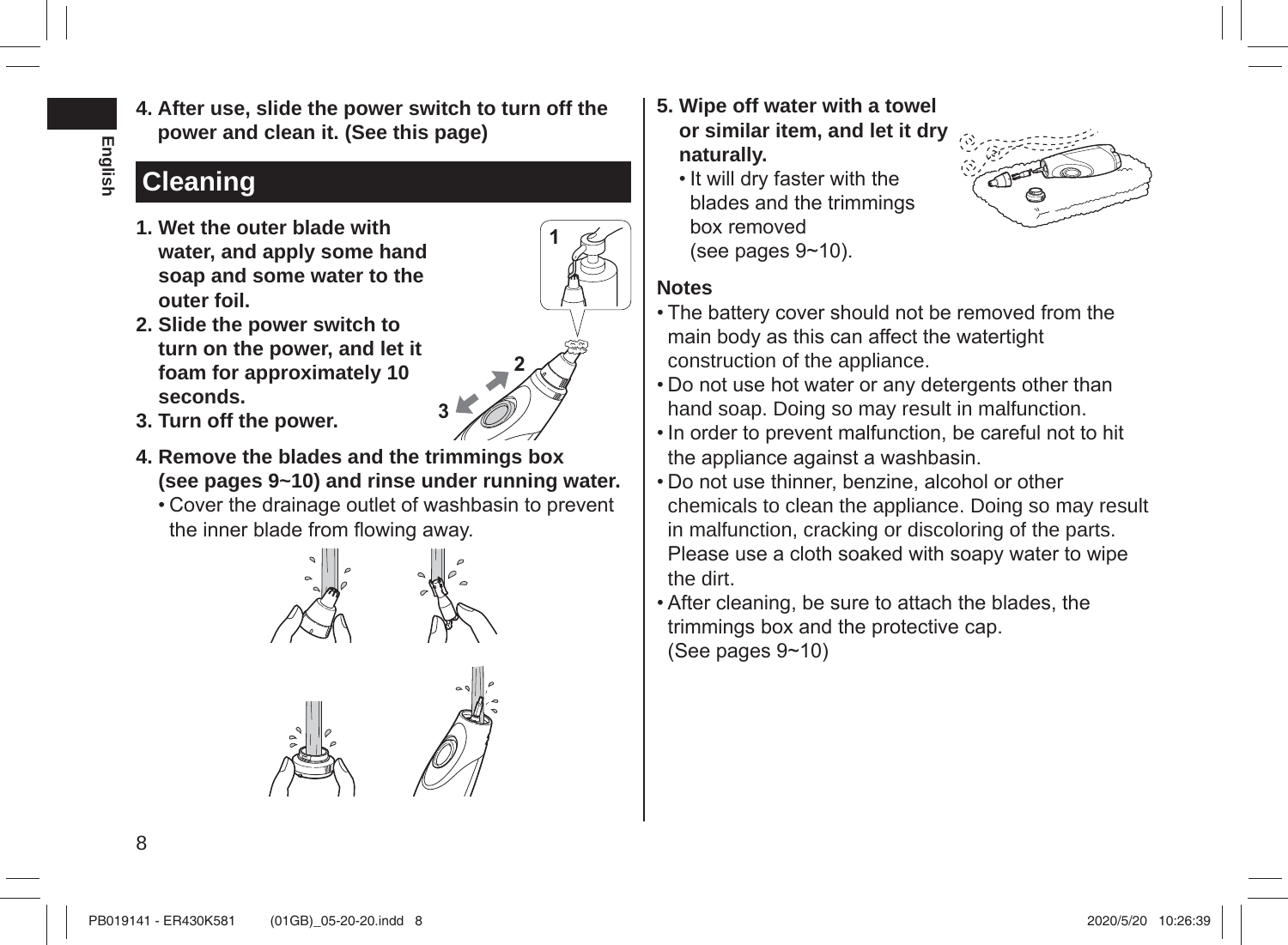## **Installing or removing the blade Make sure that the power is off.**

#### **How to remove**

- **1. Rotate the outer blade in the direction of the arrow, and align the marks (** $\circledcirc$ **) and (** $\circledcirc$ **).**
- **2. Pull to remove the outer blade.**

**3. Pull to remove the inner blade.**



#### **How to attach**

- **1. Insert the inner blade straight along the inner surface of the outer blade.**
- **2. Insert the outer blade, and align the marks (** $\circledcirc$ **) and (** $\circledcirc$ **).**
- **3. Rotate the outer blade in the direction of the arrow until it clicks.**



**English**



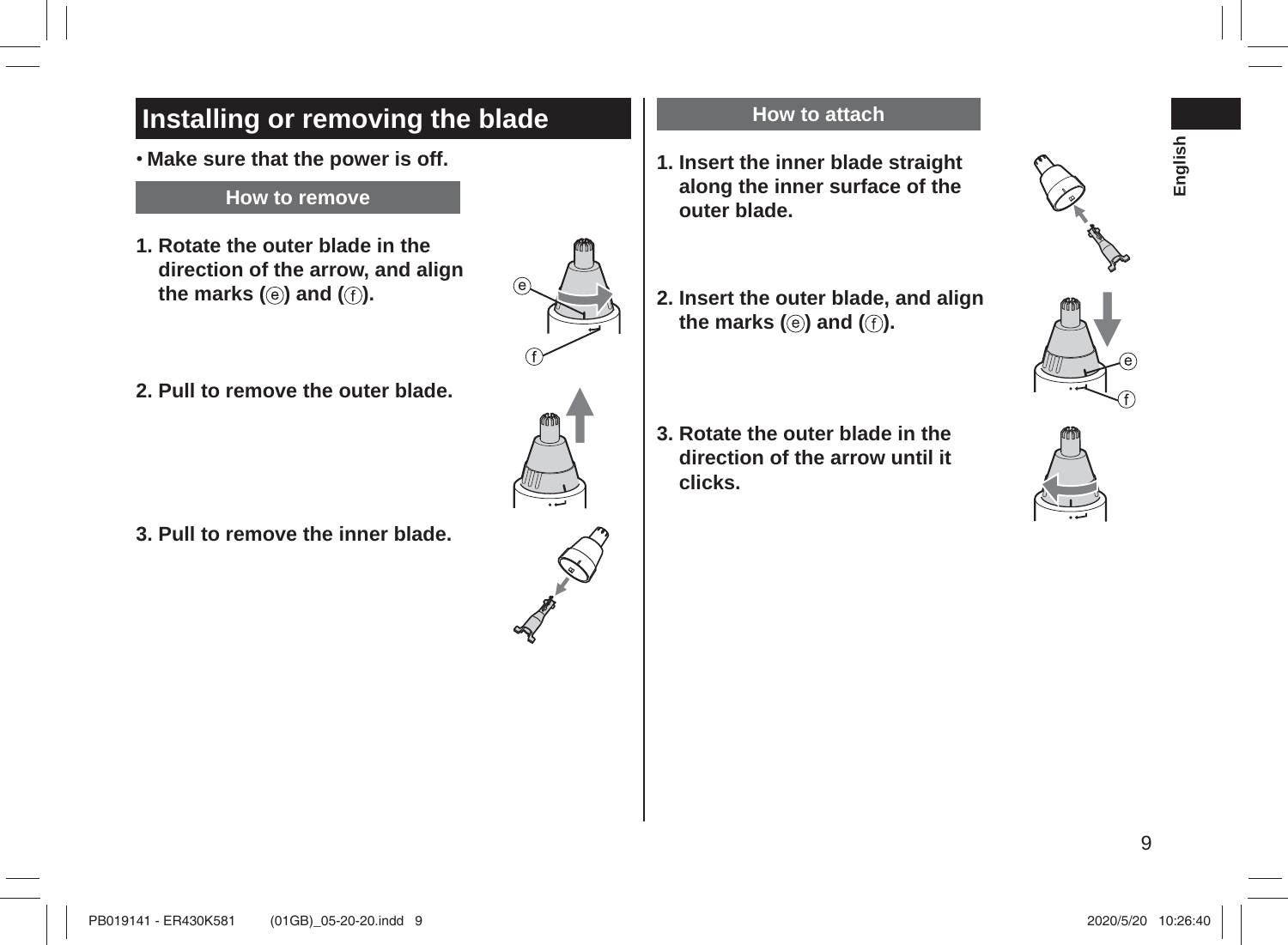#### **Installing or removing the trimmings box**

**Make sure that the power is off.**

#### **How to remove**

**1. Rotate the trimmings box, and**  align the marks  $(\circledcirc)$  and  $(\circledcirc)$ .



**2. Pull to remove the trimmings box.**



#### **How to attach**

- **1. Insert the trimmings box, and align the marks (()** and ( $\oplus$ ).
	- Be careful not to damage the filter with the shaft  $($ i)).



**2. Rotate the trimmings box in the direction of the arrow until it clicks.**



## **Troubleshooting**

| <b>Problem</b>                             |   | <b>Action</b>                                 |
|--------------------------------------------|---|-----------------------------------------------|
| The cutting<br>performance has<br>reduced. |   | Replace the blade.<br>(See page 9)            |
|                                            |   | Replace the alkaline battery.<br>(See page 6) |
|                                            |   |                                               |
| There is an odd<br>odour.                  |   | Clean the inner blade.                        |
| Blade does not<br>move/rotate<br>smoothly. |   | (See page 8)                                  |
|                                            | ь |                                               |
| The suction power<br>is low.               |   | Clean the trimmings box.<br>(See page 8)      |
|                                            |   |                                               |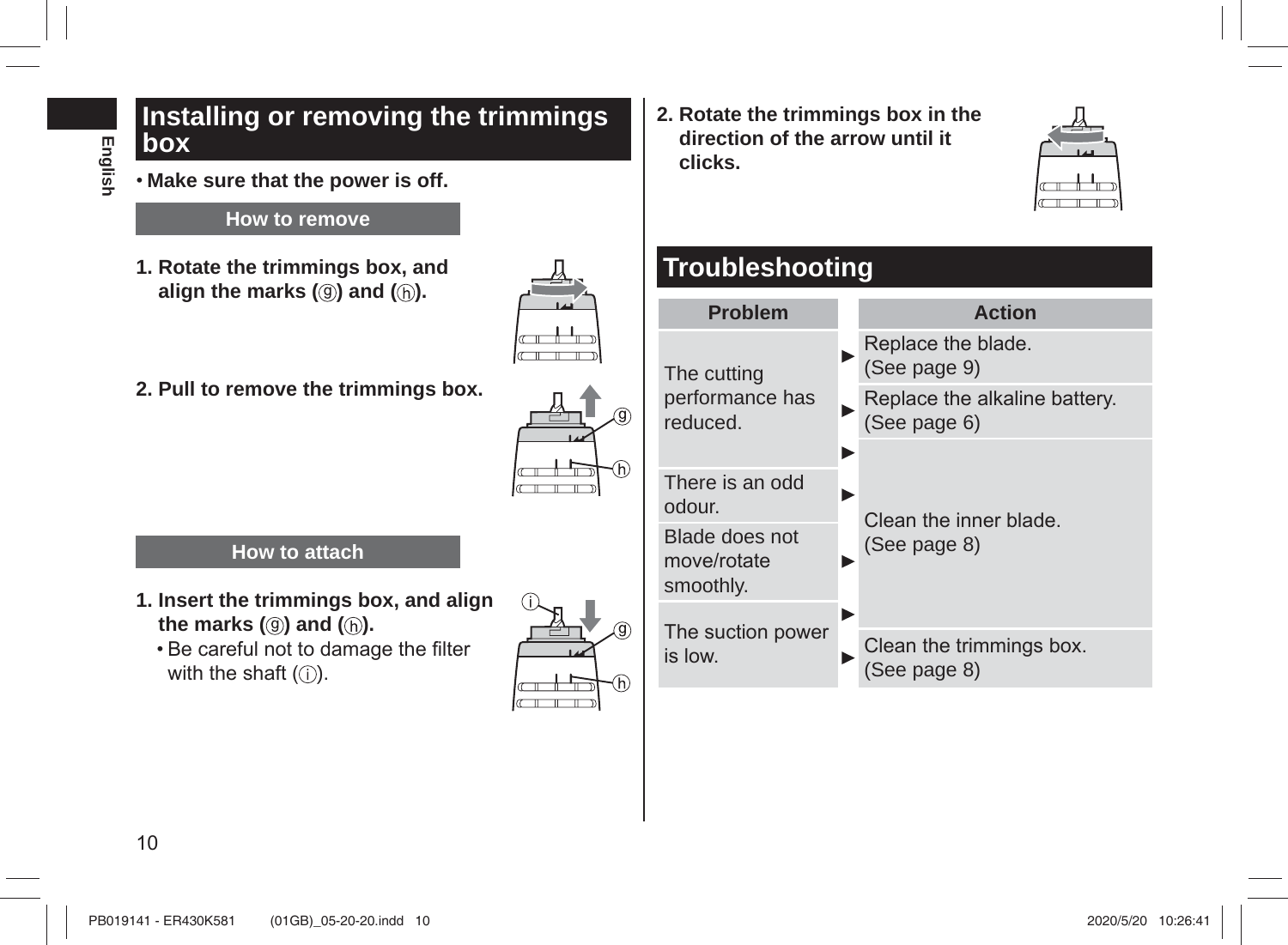| <b>Problem</b>                     | <b>Action</b>                                                                  |
|------------------------------------|--------------------------------------------------------------------------------|
| The appliance is<br>not turned on. | Place the alkaline battery<br>$\blacktriangleright$ correctly.<br>(See page 6) |
|                                    | Replace the alkaline battery.<br>(See page 6)                                  |

If the problems still cannot be solved, contact the store where you purchased the appliance or a service center authorized by Panasonic for repair.

## **Specifications**

| Power supply        | Dry-cell battery                                   |  |  |
|---------------------|----------------------------------------------------|--|--|
| <b>Battery type</b> | One LR6 (AA Alkaline Battery)<br>(Sold separately) |  |  |

This product is intended for household use only.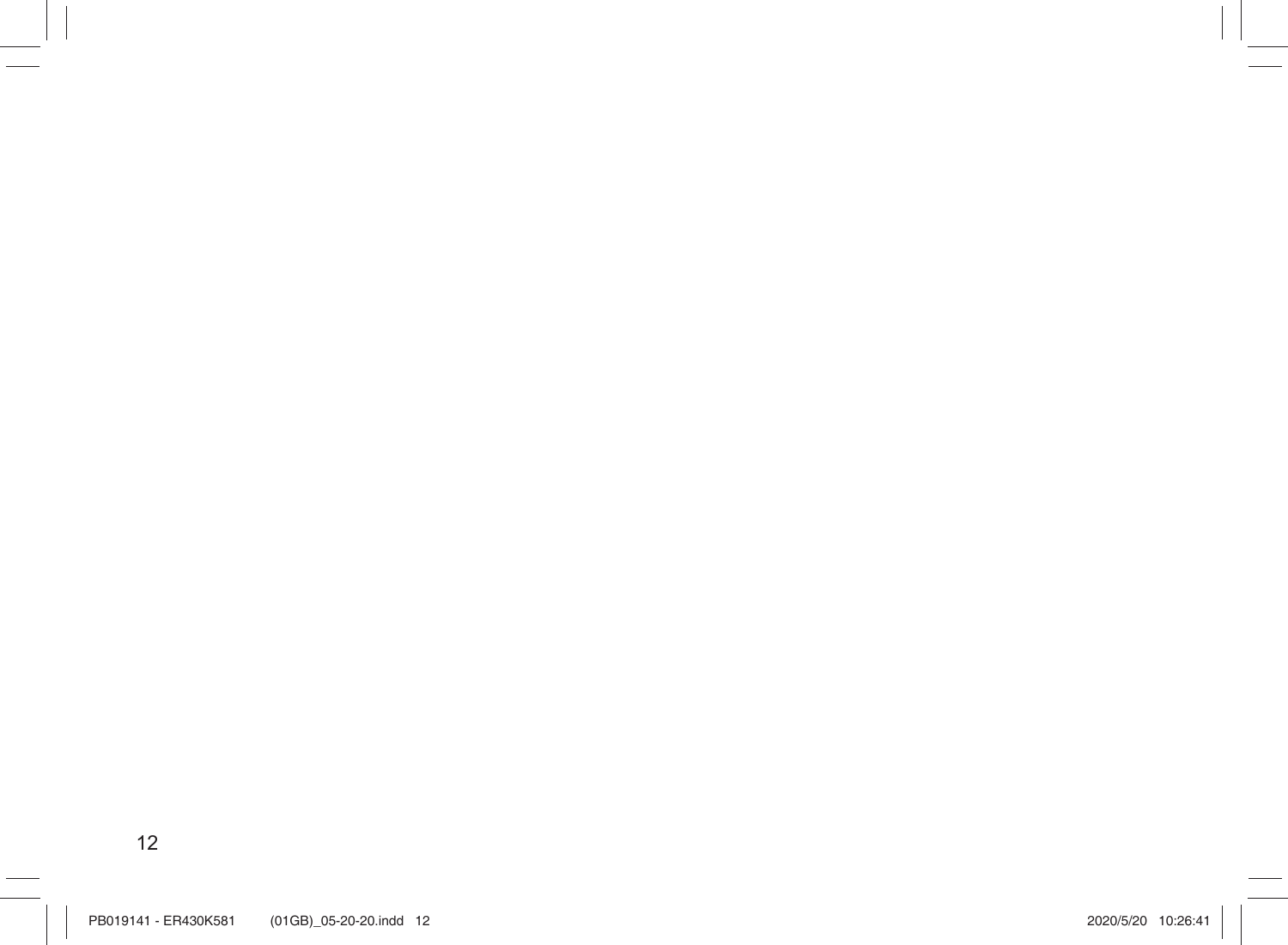# **Panasonic**

Manuel d'utilisation (Domestique) Tondeuse pour poils du nez et du visage Modèle ER430

## **Table des matières**

| Consignes de sécurité 14     |  |
|------------------------------|--|
| Identification des pièces 16 |  |
| Installation ou remplacement |  |
|                              |  |
|                              |  |
|                              |  |

| Installation et retrait de la lame20 |  |
|--------------------------------------|--|
| Installation et retrait du module de |  |
|                                      |  |
|                                      |  |
|                                      |  |

**Français**

Merci d'avoir choisi ce produit Panasonic.

**Avant de faire fonctionner cet appareil, veuillez lire toutes les instructions et les conserver pour une utilisation ultérieure.**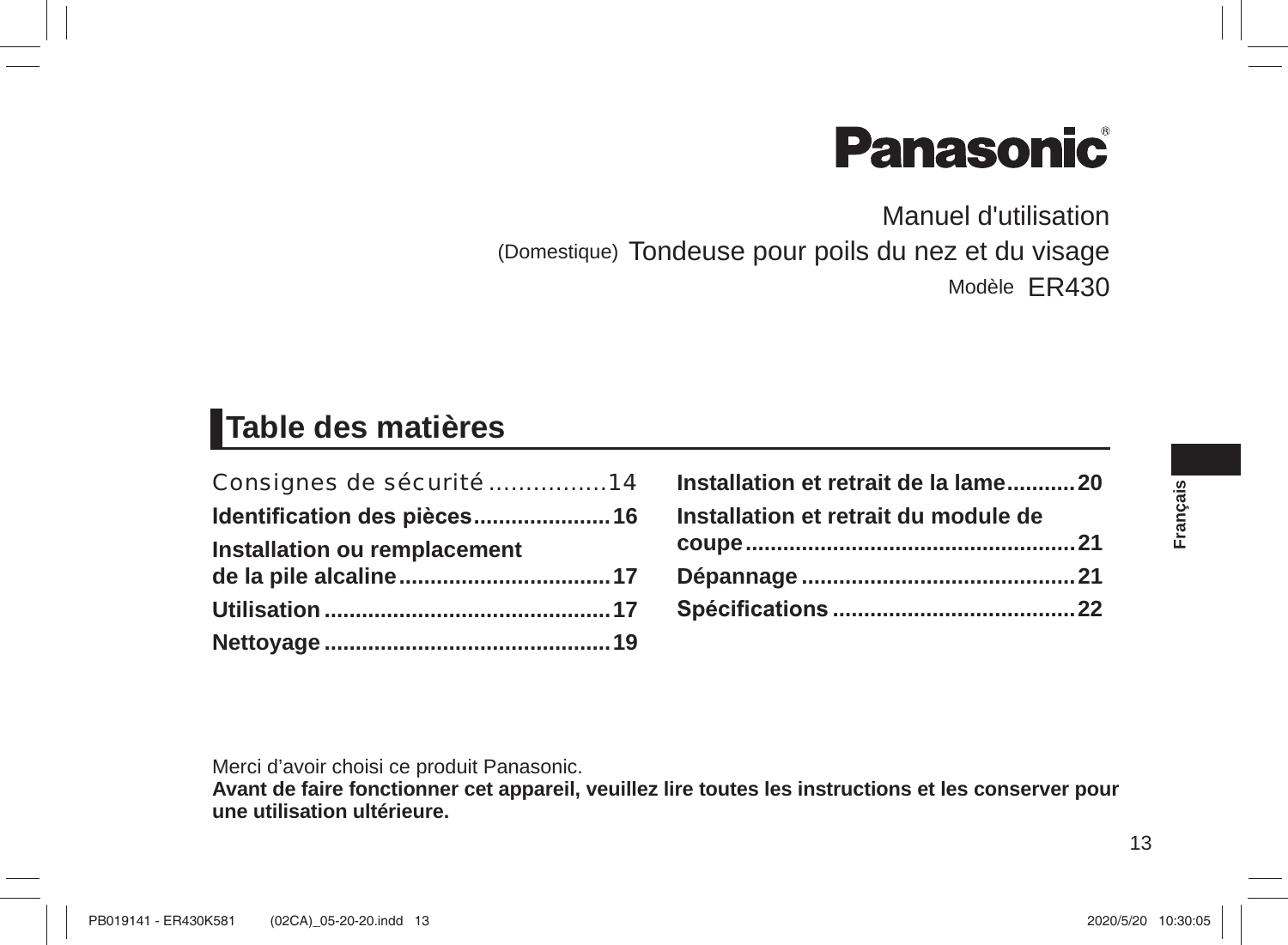## **Consignes de sécurité**

Afin de réduire le risque de blessures, de décès, de choc électrique, d'incendie ou de dommages à la propriété, respectez toujours les consignes de sécurité suivantes.

#### **Explication des symboles**

Les symboles suivants sont utilisés pour répertorier et décrire le niveau de risque, de blessures et de dommages à la propriété pouvant être causés lorsque les consignes sont ignorées et que l'appareil n'est pas utilisé de manière conforme



Les symboles suivants sont utilisés pour répertorier et décrire le type de consignes à observer.



Ce symbole est utilisé pour avertir les utilisateurs qu'il s'agit d'une procédure de fonctionnement spécifique qui ne doit pas être effectuée.

Ce symbole est utilisé pour avertir les utilisateurs qu'il s'agit d'une procédure de IJ fonctionnement spécifique qui doit être suivie afin de pouvoir utiliser l'appareil en toute sécurité.



#### **Ce produit**

**Ne pas laisser à la portée des enfants. Ne pas laisser les enfants utiliser ce produit.**

- Mettre des pièces ou des accessoires dans la

bouche peut causer un accident ou des hlessures

 $\rightarrow$ Ranger avec le capuchon de protection après utilisation.

#### **Arrêter immédiatement d'utiliser l'appareil en cas d'anomalie ou de dysfonctionnement.**

- Utiliser le produit dans ces conditions peut causer un incendie ou des blessures.

**Français**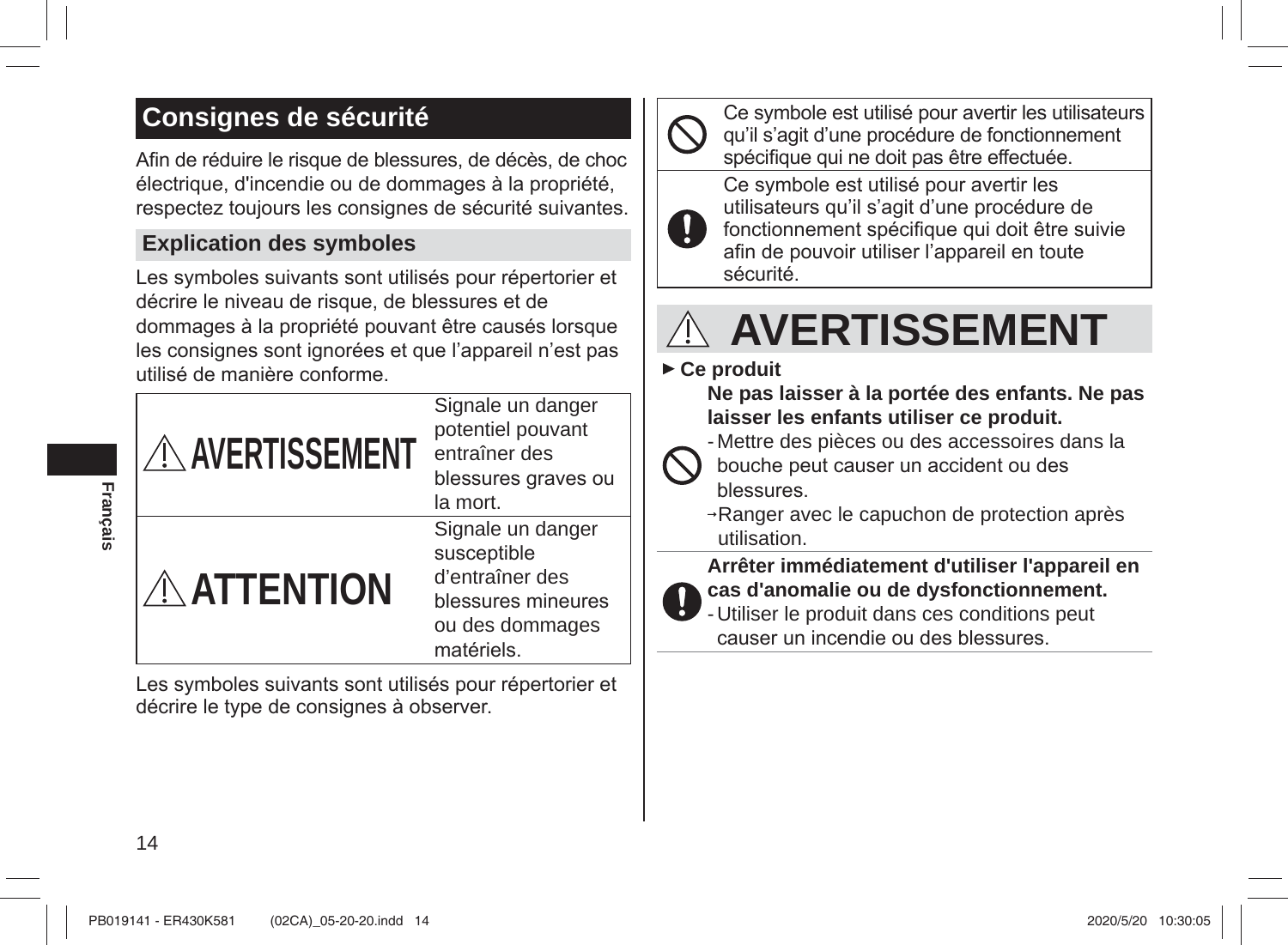## **AVERTISSEMENT**

 **Prévention des accidents**

**Cet appareil n'est pas destiné à être utilisé par des personnes (y compris les enfants) aux capacités physiques, mentales et sensorielles réduites, ou avec un manque d'expérience et de connaissance, sauf si elles ont été** 

**supervisées ou instruites sur l'utilisation de l'appareil par une personne responsable de leur sécurité. Les enfants doivent être surveillés pour s'assurer qu'ils ne jouent pas avec l'appareil.**

- Ne pas en tenir compte peut provoquer un accident ou des blessures.

## **ATTENTION**

 **Pour protéger votre peau Ne pas appuyer sur la lame avec une force excessive et ne pas insérer l'appareil trop profondément dans vos narines/oreilles. Ne pas appuyer sur la lame avec une force excessive contre votre peau.**

- Cela pourrait causer des blessures.

**Ne pas toucher la lame interne (pièce métallique) avec votre doigt.**

- Cela pourrait vous blesser le doigt.

Vérifier que la lame n'est pas déformée ou **endommagée avant utilisation.**

**Utiliser la tondeuse pour couper les poils des narines, oreilles et faire les contours des sourcils, de la moustache ou de la barbe.**

- Dans le cas contraire, cela pourrait vous blesser.

#### **Ce produit**



**Ne pas le partager avec votre entourage.**

Cela pourrait entraîner des infections ou des inflammations.

**Ne pas le laisser tomber ou le soumettre à un choc.**

- Cela pourrait causer des blessures.

#### Ne pas le modifier, le démonter ou le réparer.

- Cela pourrait causer des blessures ou un

accident.

-Contacter un centre de service agréé pour les réparations.

 **La pile**

**Ne pas la jeter au feu ou la démonter.**

**Les bornes ne doivent pas être** 

**court-circuitées.**

- Cela pourrait causer des blessures ou des brûlures.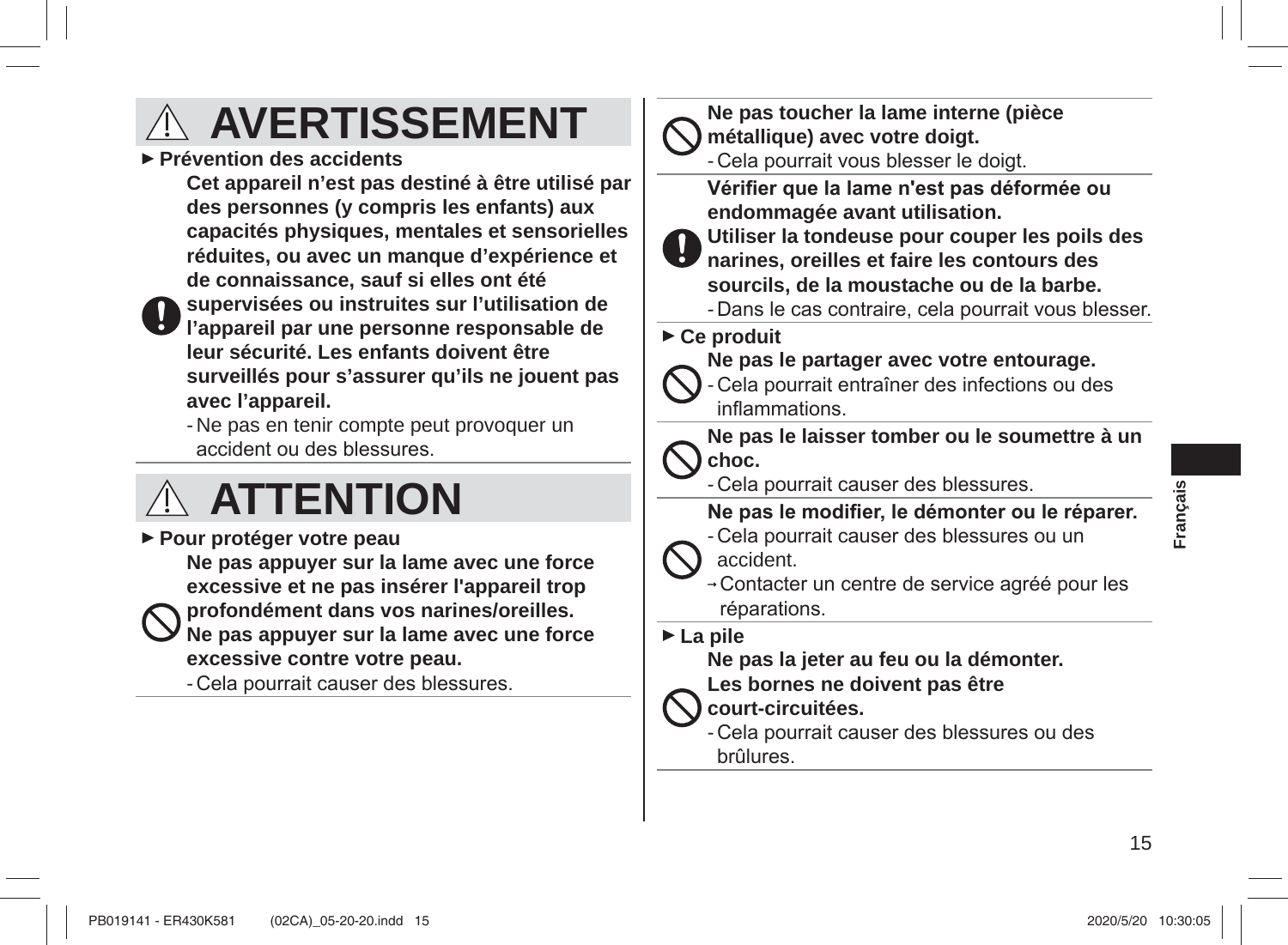

l'environnement en raison d'une fuite



**4** Capuchon de protection **B** Boîtier 1 ame extérieure 2 Lame intérieure 3) Trou d'évacuation

**Contract Contract Contract Contract Contract Contract Contract Contract Contract Contract Contract Contract Co** 

 $\bullet$ 

- 4) Couvercle du logement de la pile
- (5) Commutateur d'alimentation  $[0/1]$
- 6 Module de coupe

Accessoire

**O** Pochette

La pile alcaline n'est pas incluse.

**Français**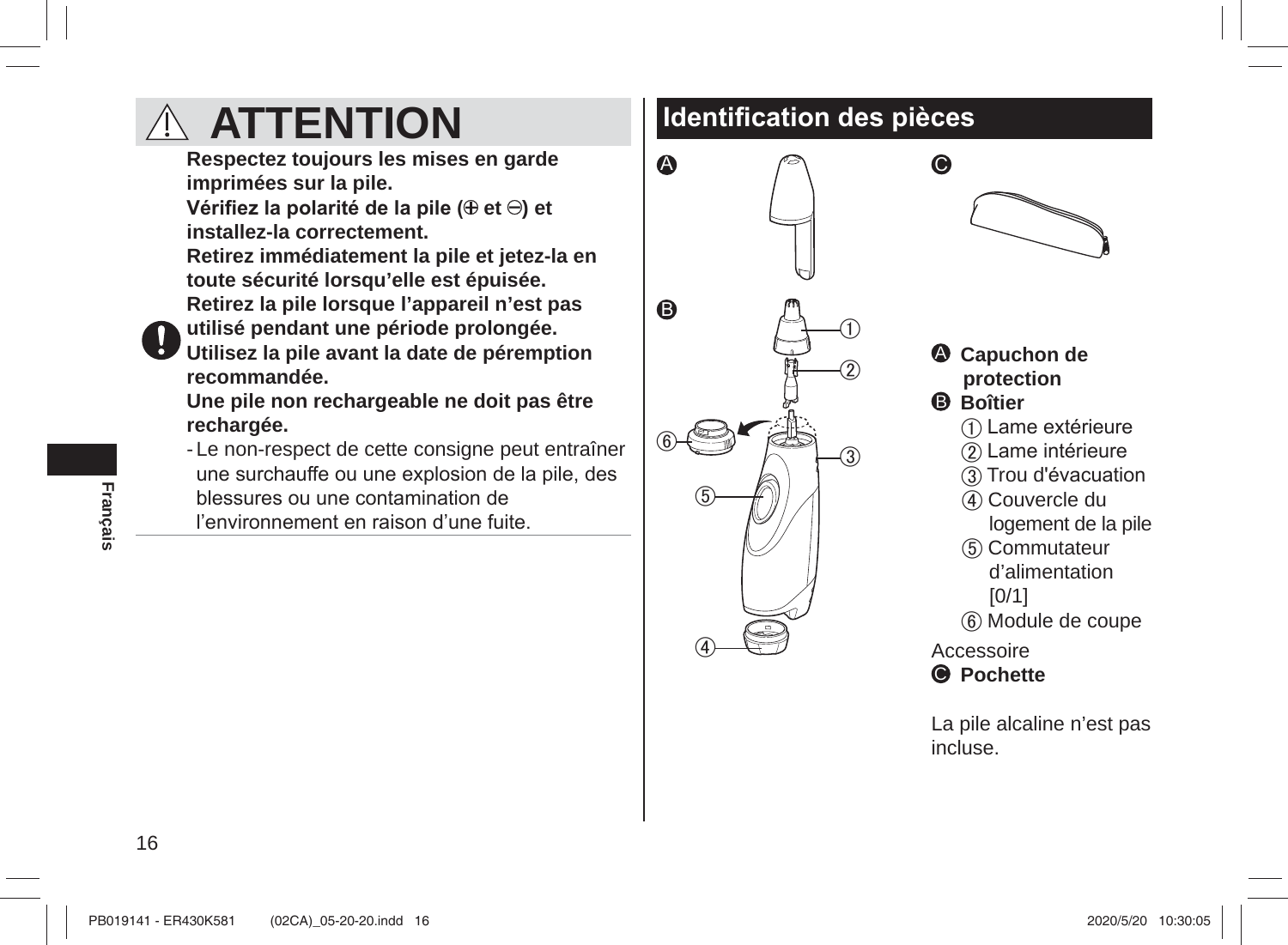#### **Installation ou remplacement de la pile alcaline**

- **Veillez à ce que l'alimentation soit coupée.**
- **1. Faites tourner le couvercle du logement de la pile dans le**  sens de la flèche et alignez **les marques (a) et (b).**



**2. Retirez le couvercle du logement de la pile.**



- **3. Vérifiez la polarité de la pile alcaline (⊕ et ⊖) et installez-la.** 
	- Veillez à utiliser une pile LR6 (pile alcaline AA).
	- Lorsque vous insérez la pile, essuyez soigneusement le boîtier pour empêcher les gouttelettes d'eau de pénétrer à l'intérieur



- **4. Fixez le couvercle du logement de la pile.**
	- Fixez-le dans l'ordre inverse de l'étape 1 et alignez la ligne spécifiée sur le boîtier principal avec la position de fixation.

## **Utilisation**

- **1. Retirez le capuchon de protection et maintenez le boîtier de sorte à ne pas bloquer le trou d'évacuation**   $($  $\odot$ ).
- **2. Faites glisser le commutateur d'alimentation pour mettre l'appareil en marche.**
	- La surface de la lame extérieure peut se réchauffer un peu pendant l'utilisation, mais le rendement ne sera pas affecté.
- **3. Effectuez la coupe.**



**Français**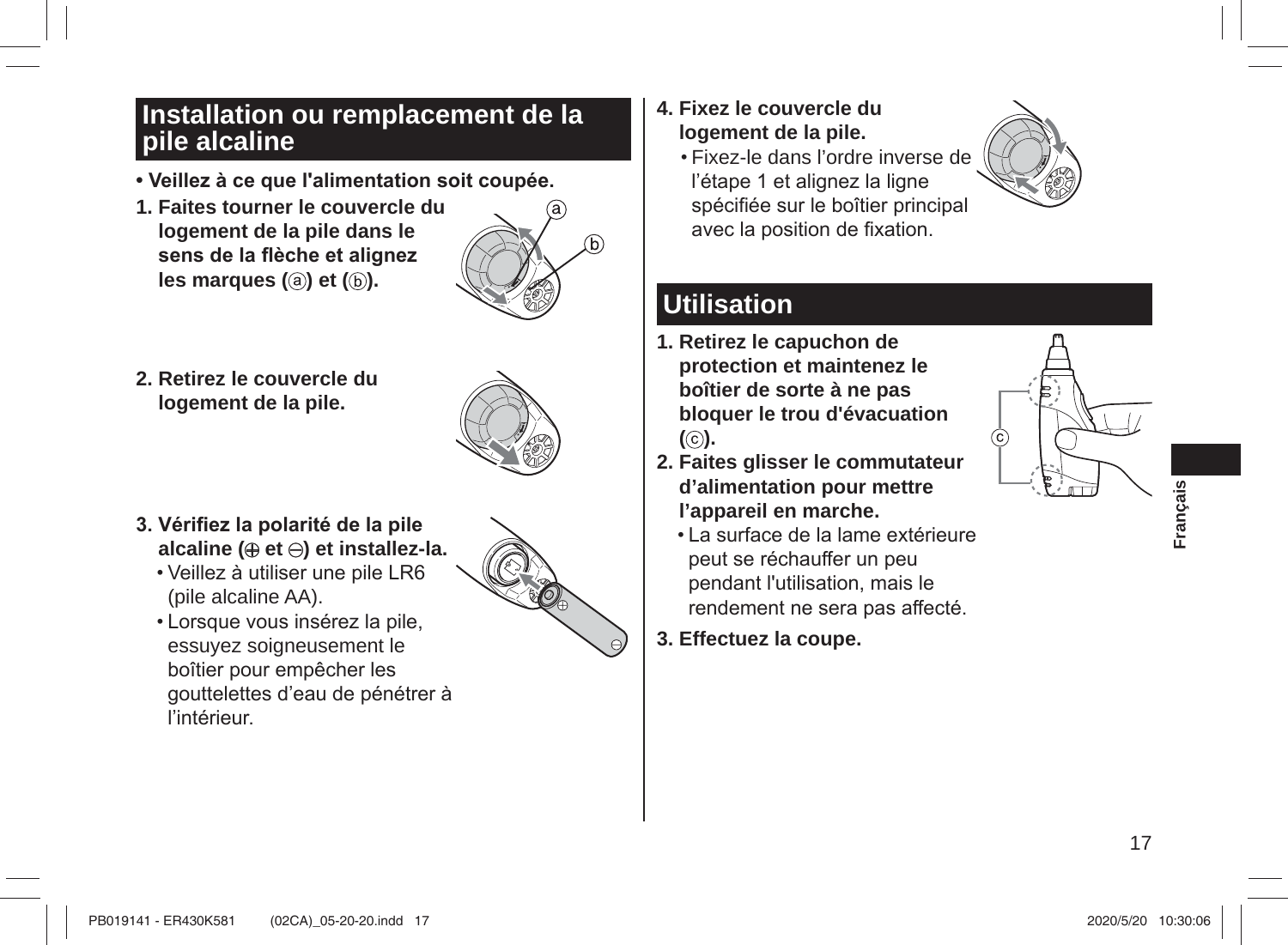**Coupe des poils du nez et des oreilles**

- **1. Insérez le bout ( ) de la lame extérieure dans votre narine ou votre oreille.** 
	- . Insérez le doucement en évitant de vous blesser les narines ou les oreilles.
- **2. Coupez les poils de nez et des oreilles en déplaçant le boîtier.** 
	- $\cdot$  Coupez les poils en utilisant le bout  $(Q)$  de la lame extérieure (pièce métallique).
	- Certains résidus de poils coupés peuvent rester dans la narine ou l'oreille après le rasage, retirezles à l'aide d'un tissu ou autre objet similaire.





- **Tonte de vos sourcils, moustache ou barbe**
- **1. Appliquez le bout de la lame extérieure sur les poils (sourcil, moustache ou barbe) à couper.**
- **2. Coupez les poils en déplaçant l'appareil lentement dans le sens inverse de la croissance des poils.**
	- Vous ne pouvez pas couper les poils à une lonqueur déterminée avec cet appareil.
	- Il n'est pas approprié pour les poils inférieurs à 0,5 mm (1/64 po).





**4. Après utilisation, faites glisser le commutateur d'alimentation pour mettre l'appareil hors tension et le nettoyer. (Voir page 19)**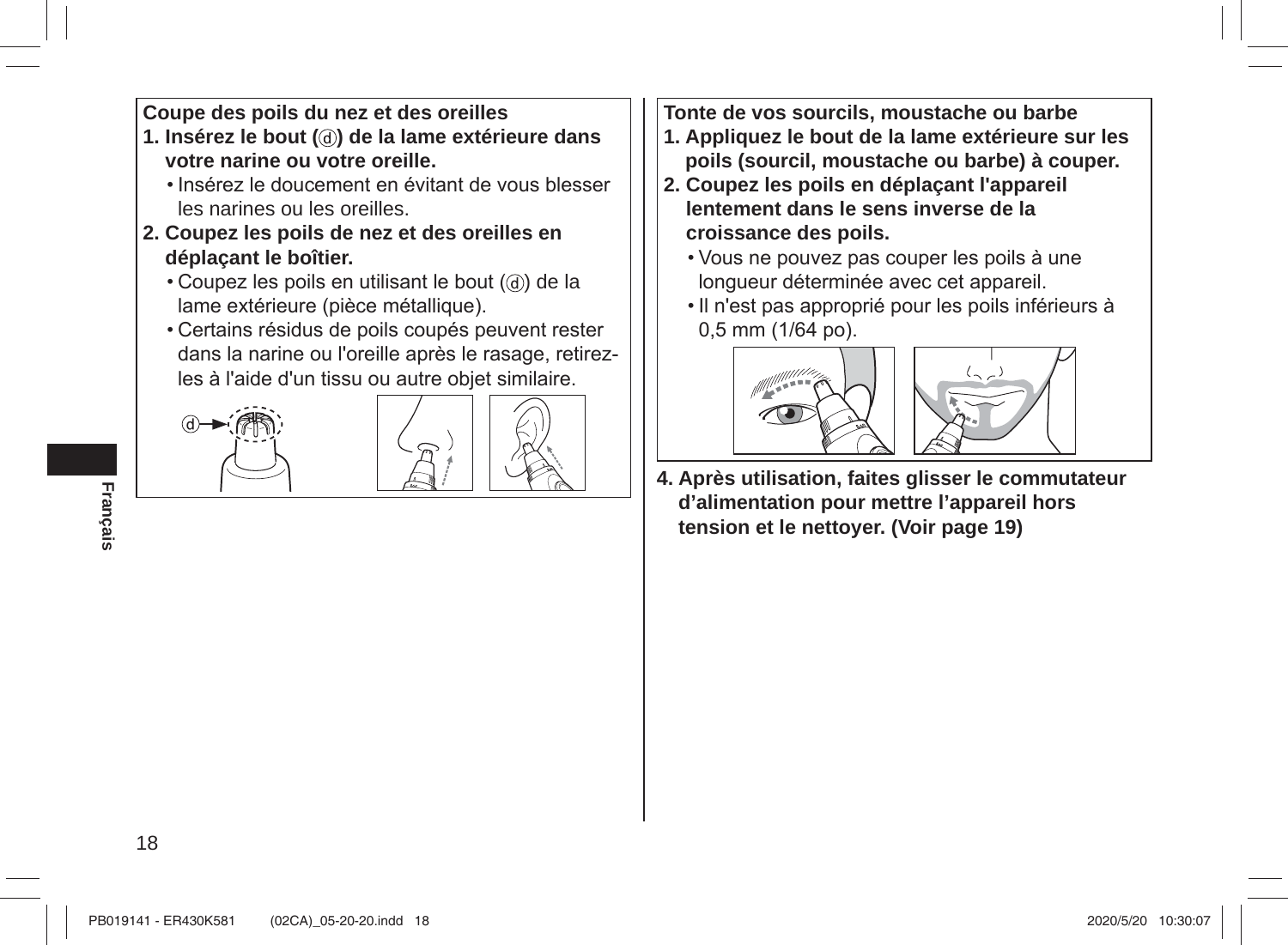## **Nettoyage**

**1. Mouillez la lame extérieure avec de l'eau et appliquez un peu de savon à mains et un peu d'eau sur la lame extérieure.**



- **2. Faites glisser le commutateur d'alimentation pour mettre l'appareil en marche et laissez-le mousser pendant environ 10 secondes.**
- **3. Arrêtez l'alimentation.**
- **4. Retirez les lames et le module de coupe (voir pages 20~21) et rincez-les sous l'eau courante.**

**3**

• Couvrez la sortie d'évacuation du lavabo pour empêcher la lame intérieure de tomber dans le drain.





- **5. Enlevez l'eau avec une serviette ou un objet similaire et laissez sécher naturellement.**
	- Le boîtier séchera plus rapidement avec les lames et le module de coupe retirés (voir pages 20~21).



#### **Nota**

- Le couvercle du logement de la pile ne doit pas être retiré du boîtier car cela peut affecter la construction imperméable de l'appareil.
- Ne pas utiliser d'eau chaude ou de détergent autre que du savon à mains. Le faire pourrait provoquer un dysfonctionnement.
- Pour éviter un dysfonctionnement, s'assurer de ne pas cogner l'appareil contre un évier.
- Ne pas utiliser de diluant, de benzène, d'alcool ou autres produits chimiques pour nettoyer l'appareil. Le faire peut causer un dysfonctionnement, un craquèlement ou la décoloration des pièces. Utiliser un tissu trempé avec de l'eau savonneuse pour nettover la saleté.
- Après nettoyage, s'assurer de fixer les lames, le module de coupe et le capuchon de protection. (Voir pages 20~21)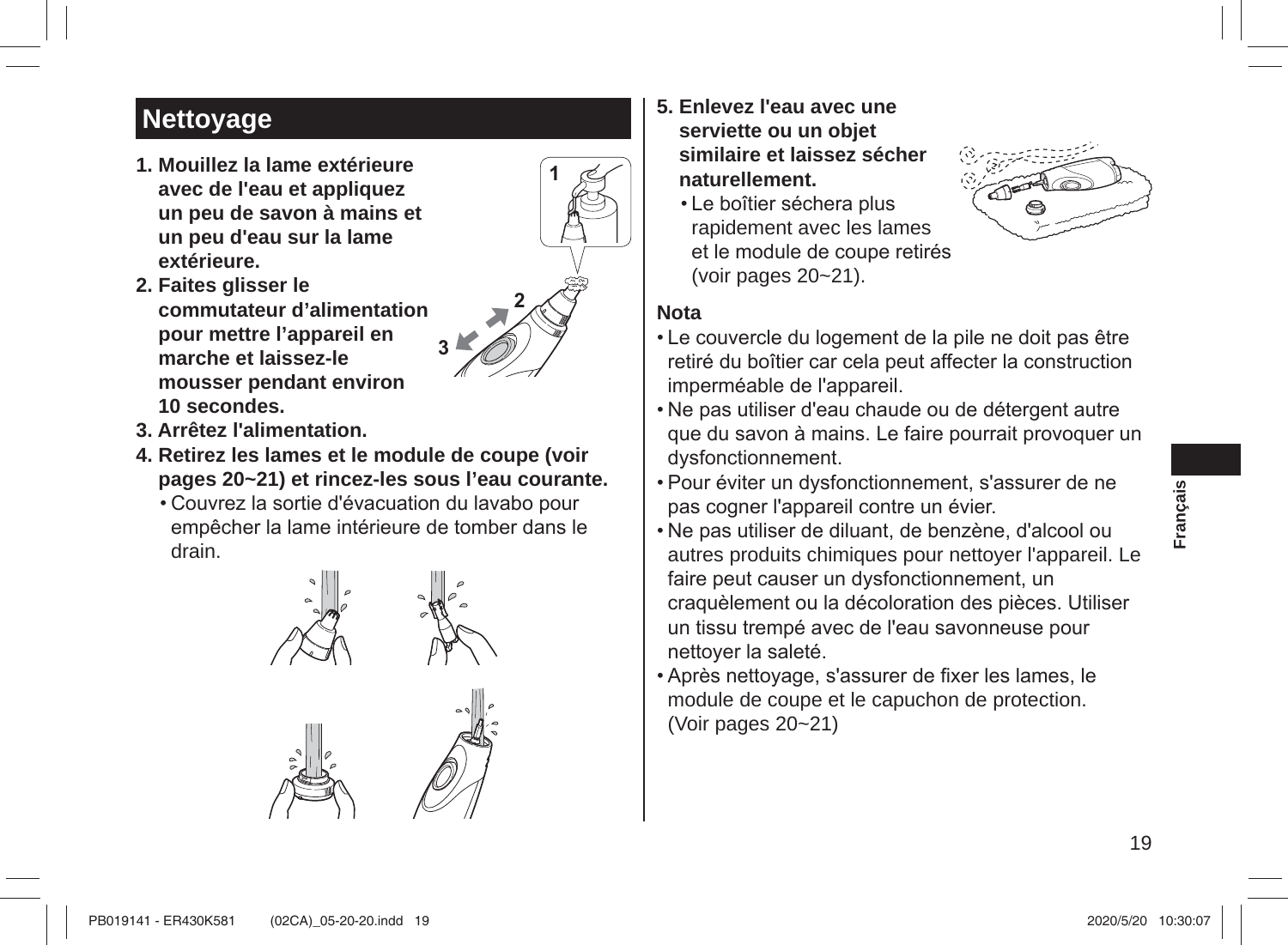### Installation et retrait de la lame

· Veillez à ce que l'alimentation soit coupée.

#### **Comment retirer**

- 1. Faites tourner la lame extérieure dans le sens de la flèche et alignez les marques (e) et (f).
- 2. Tirez pour retirer la lame extérieure.

Français

3. Tirez pour retirer la lame intérieure.



#### **Comment fixer**

- 1. Insérez la lame intérieure directement le long de la surface interne de la lame extérieure.
- 2. Insérez la lame extérieure et alignez les marques (e) et (f).
- 3. Faites tourner la lame extérieure dans le sens de la flèche jusqu'à ce qu'elle s'enclenche.





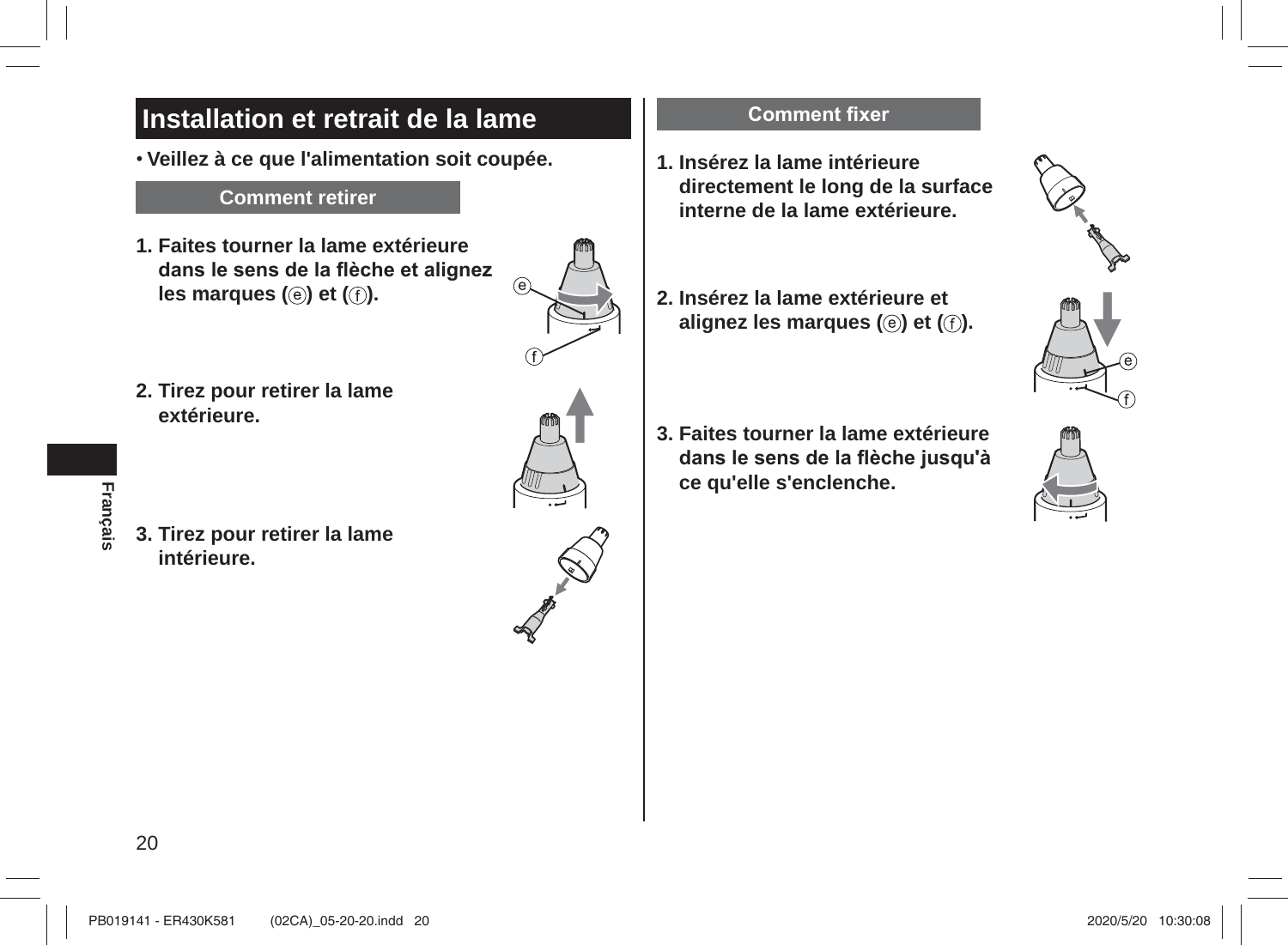#### **Installation et retrait du module de coupe**

**Veillez à ce que l'alimentation soit coupée.**

#### **Comment retirer**

**1. Faites tourner le module de coupe, et alignez les marques ((ii) et (b).** 



**2. Tirez pour retirer le module de coupe.**

| í. |
|----|

#### **Comment fixer**

- **1. Insérez le module de coupe et alignez les marques ((0) et ((h).** 
	- Assurez-vous de ne pas endommager le filtre avec l'arbre  $\circ$ .



**2. Faites tourner le module de coupe**  dans le sens de la flèche jusqu'à **ce qu'il s'enclenche.**



### **Dépannage**

| <b>Problème</b>                                  | <b>Action</b>                                  |  |
|--------------------------------------------------|------------------------------------------------|--|
| L'appareil coupe<br>de moins en moins<br>bien.   | Remplacez la lame.<br>(Voir page 20)           |  |
|                                                  | Remplacez la pile alcaline.<br>(Voir page 17)  |  |
| Une odeur bizarre                                |                                                |  |
| est émise.                                       | Nettoyez la lame intérieure.                   |  |
| La lame ne se<br>déplace/tourne<br>pas aisément. | (Voir page 19)                                 |  |
| La puissance de                                  |                                                |  |
| succion est faible.                              | Nettoyez le module de coupe.<br>(Voir page 19) |  |

**Français**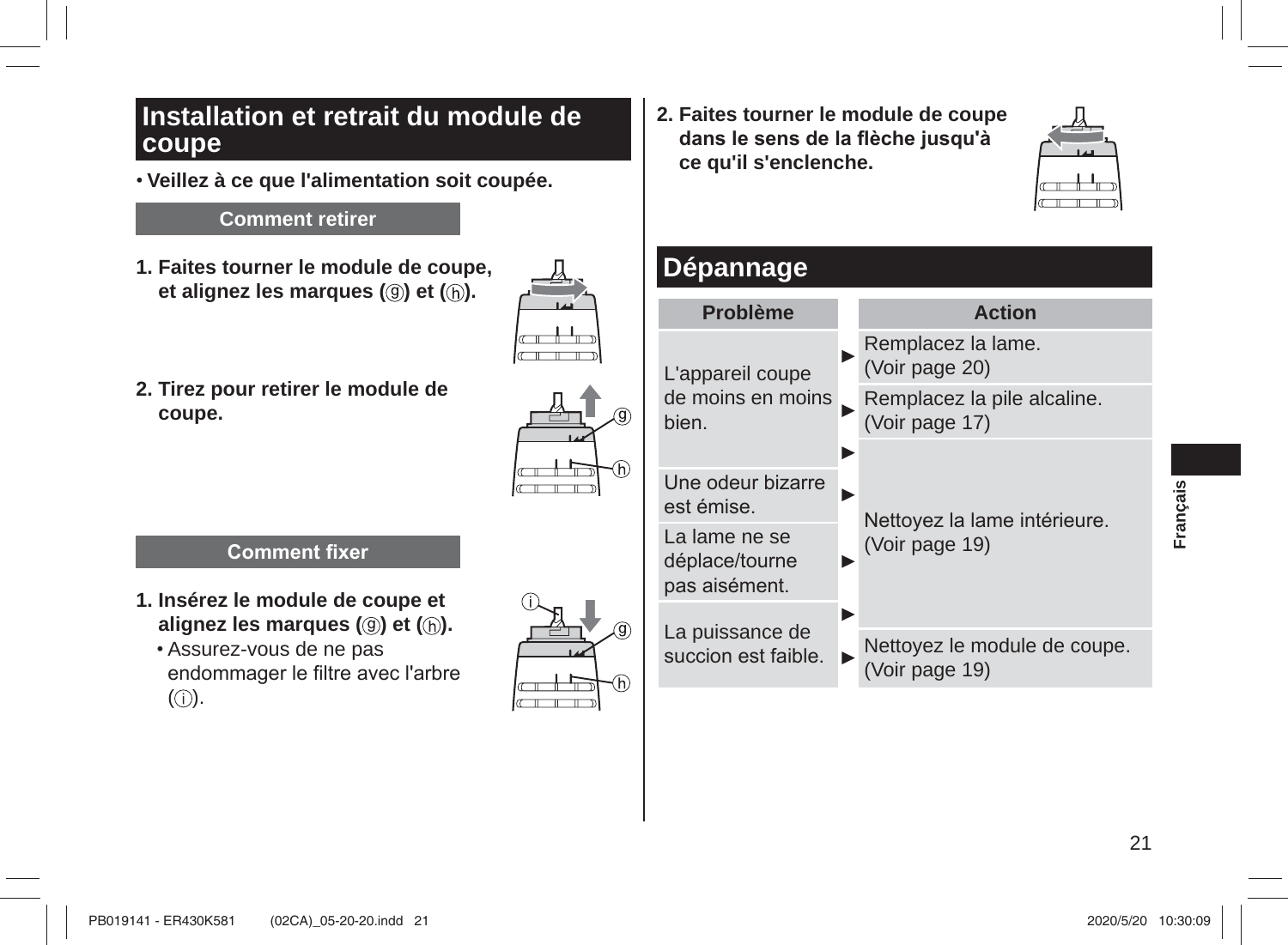| <b>Problème</b>                    | <b>Action</b>                                                                    |
|------------------------------------|----------------------------------------------------------------------------------|
| L'appareil n'est<br>pas en marche. | Placez la pile alcaline<br>$\blacktriangleright$ correctement.<br>(Voir page 17) |
|                                    | Remplacez la pile alcaline.<br>(Voir page 17)                                    |

Si les problèmes persistent, contactez le magasin où vous avez acheté l'appareil ou un centre de service agréé par Panasonic pour réparation.

## **Spécifications**

| Alimentation<br>secteur | Pile                                                    |
|-------------------------|---------------------------------------------------------|
| Type de pile            | Une pile LR6 (pile alcaline AA)<br>(Vendues séparément) |

Ce produit est conçu pour un usage domestique uniquement.

**Français**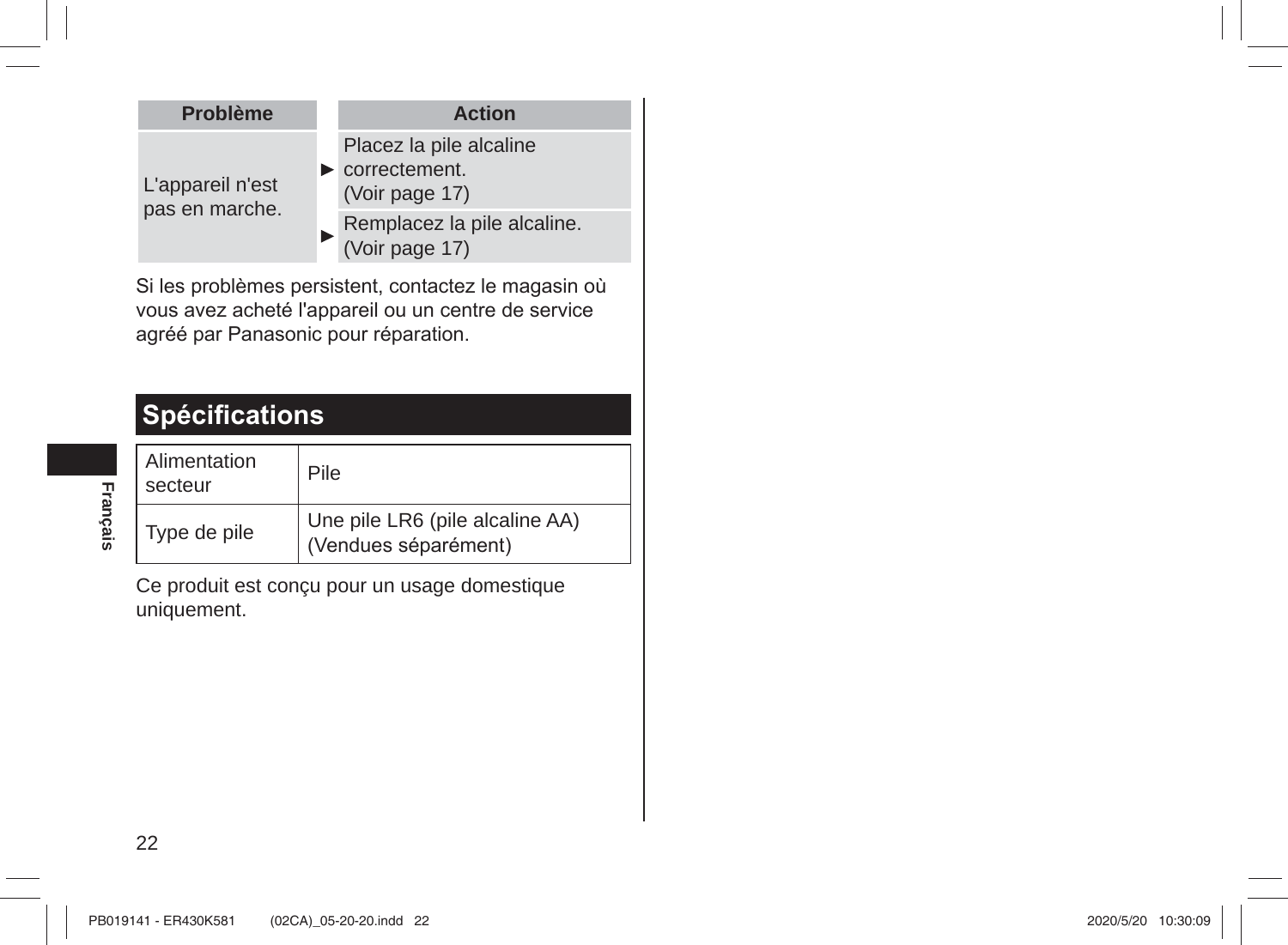# **Panasonic**

Instrucciones de Funcionamiento (Doméstica) Recortador de Vello para Nariz y Oído Modelo No. ER430

## Contenido

| Precauciones de seguridad24     |  |
|---------------------------------|--|
| Identificación de las partes 26 |  |
| Instalación o cambio de la      |  |
|                                 |  |
|                                 |  |

| Instalar o quitar la cuchilla 29          |  |
|-------------------------------------------|--|
| Instalar o quitar la caja de recortes  30 |  |
| Solución de Problemas31                   |  |
|                                           |  |
|                                           |  |

Gracias por comprar este producto Panasonic.

Antes de poner esta unidad en funcionamiento, lea las instrucciones en su totalidad y guárdelas para su uso en el futuro.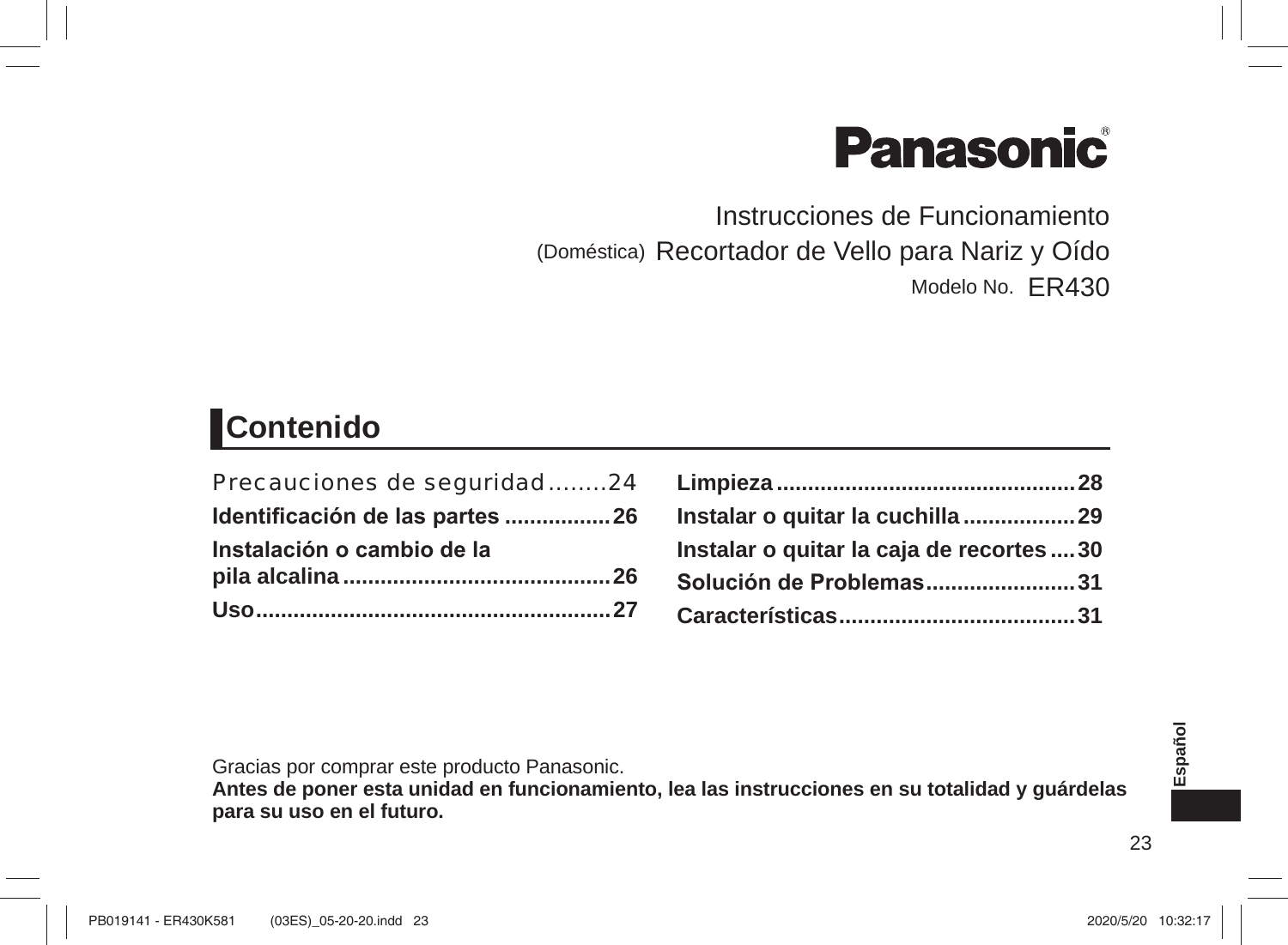### **Precauciones de sequridad**

Para reducir el riesgo de sufrir lesiones, descargas eléctricas, o incluso el fallecimiento, y de provocar un incendio o daños en la propiedad, cumpla siempre las precauciones de seguridad que figuran a continuación.

#### **Explicación de los símbolos**

Los siguientes símbolos se usan para clasificar y describir el nivel de peligro, lesión y daño a la propiedad que pueden provocarse debido al incumplimiento de las instrucciones y al uso indebido.



Los siquientes símbolos se usan para clasificar y describir el tipo de instrucciones que deben cumplirse.



Este símbolo se utiliza para advertir a los usuarios de un procedimiento específico de funcionamiento que no debe realizarse.

Este símbolo se utiliza para advertir a los usuarios de un procedimiento específico de funcionamiento que debe seguirse para hacer funcionar la unidad de forma segura.

## **ADVERTENCIA**

 **Este producto**

**No lo guarde al alcance de los niños. No deje que lo usen.**

- Poner piezas o accesorios en la boca puede provocar un accidente o una lesión.
	- → Guárdelo con la cubierta de protección después de cada uso.

**Suspenda inmediatamente el uso si hay alguna anomalía o un funcionamiento incorrecto.**

- Usarlo en tales condiciones puede provocar fuego o lesiones.
- **Evitar accidentes**

**Este dispositivo no está diseñado para ser usado por personas (incluyendo niños) con facultades físicas, sensoriales o mentales reducidas, o con poca experiencia y conocimiento, a menos que una persona**  responsable por su seguridad les supervise o les instruya sobre el uso del dispositivo. Los

niños deben ser supervisados para asegurar **que no jueguen con el dispositivo.**

- De lo contrario pueden producirse accidentes o lesiones.

**Español**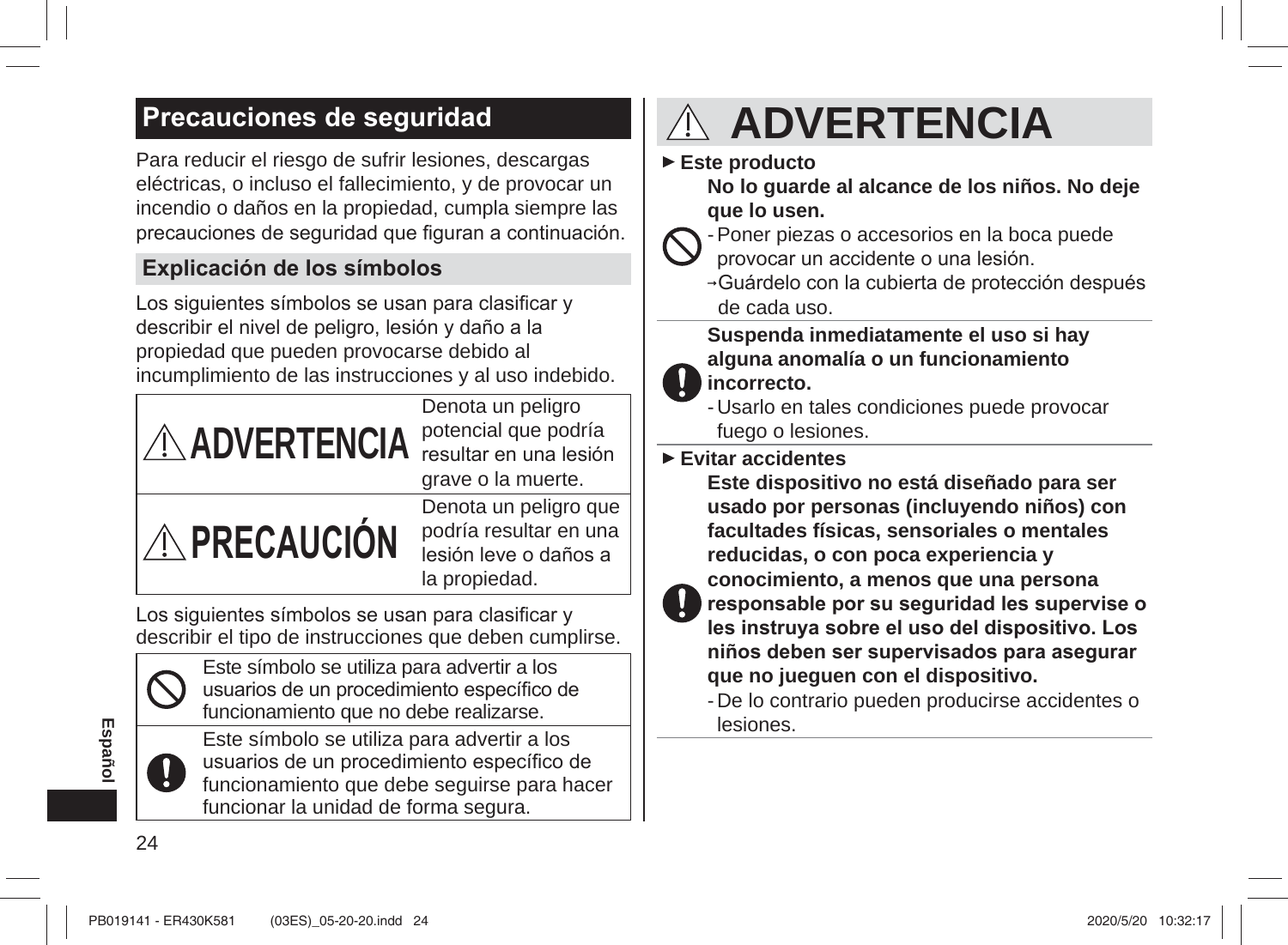## **PRECAUCIÓN**

**Para proteger su piel** 

**No presione la cuchilla con fuerza excesiva ni la introduzca demasiado profundo en su fosa nasa/canal auditivo.**

**No presione la cuchilla con fuerza excesiva contra la piel.**

- Hacerlo podría provocar lesiones en su piel.

**No toque la cuchilla interior (la parte metálica) con los dedos.**

- Hacerlo podría provocar lesiones en sus dedos.

Compruebe la cuchilla para ver si hay alguna deformación o daño antes de usarlo.

**Utilice la recortadora para cortar los pelos de**  la nariz y de la oreja y perfilar las cejas, el bigote o la barba.

- De no hacerlo, podría provocar lesiones en su piel.

#### **Este producto**

**No lo comparta con familiares u otras personas.**

- De lo contrario, podría provocar lesiones.

**No permita que el aparato sufra caídas o descargas.**

- De lo contrario, podría provocar lesiones.

#### No lo modifique, desmonte ni repare.

- De lo contrario, podría provocar un accidente o lesiones.

→ Póngase en contacto con un centro de servicios autorizado para su reparación.

 **La pila**

#### **No las arroje al fuego ni las desmonte.**

Las terminales proporcionadas no deben ser **cortocircuitadas.**

- De lo contrario, podría provocar quemaduras o lesiones.

**Siga siempre las precauciones impresas en la pila.**

Compruebe la polaridad de la pila  $(\oplus \vee \ominus)$  e **instálela correctamente.**

**Quite la pila inmediatamente y elimínela de manera segura cuando esté descargada.**



**Quite la pila cuando no utilice el aparato durante un período de tiempo prolongado.**

**Utilice la pila según la fecha de uso recomendada.**

No se deben recargar las pilas que no son recargables.

- De lo contrario, podría provocar una explosión o sobrecalentamiento de la pila. lesión o contaminación del entorno debido a las fugas.

**Español**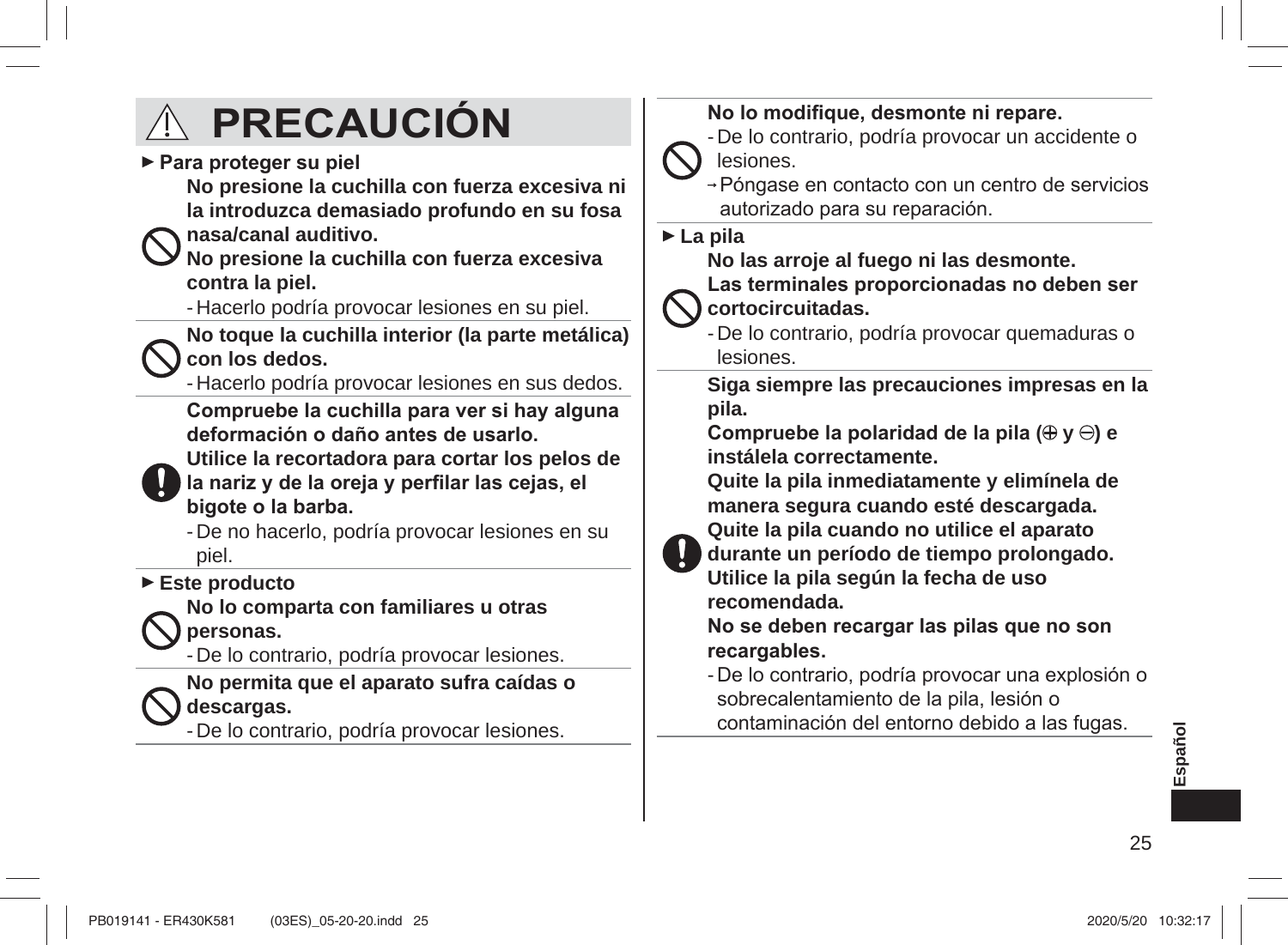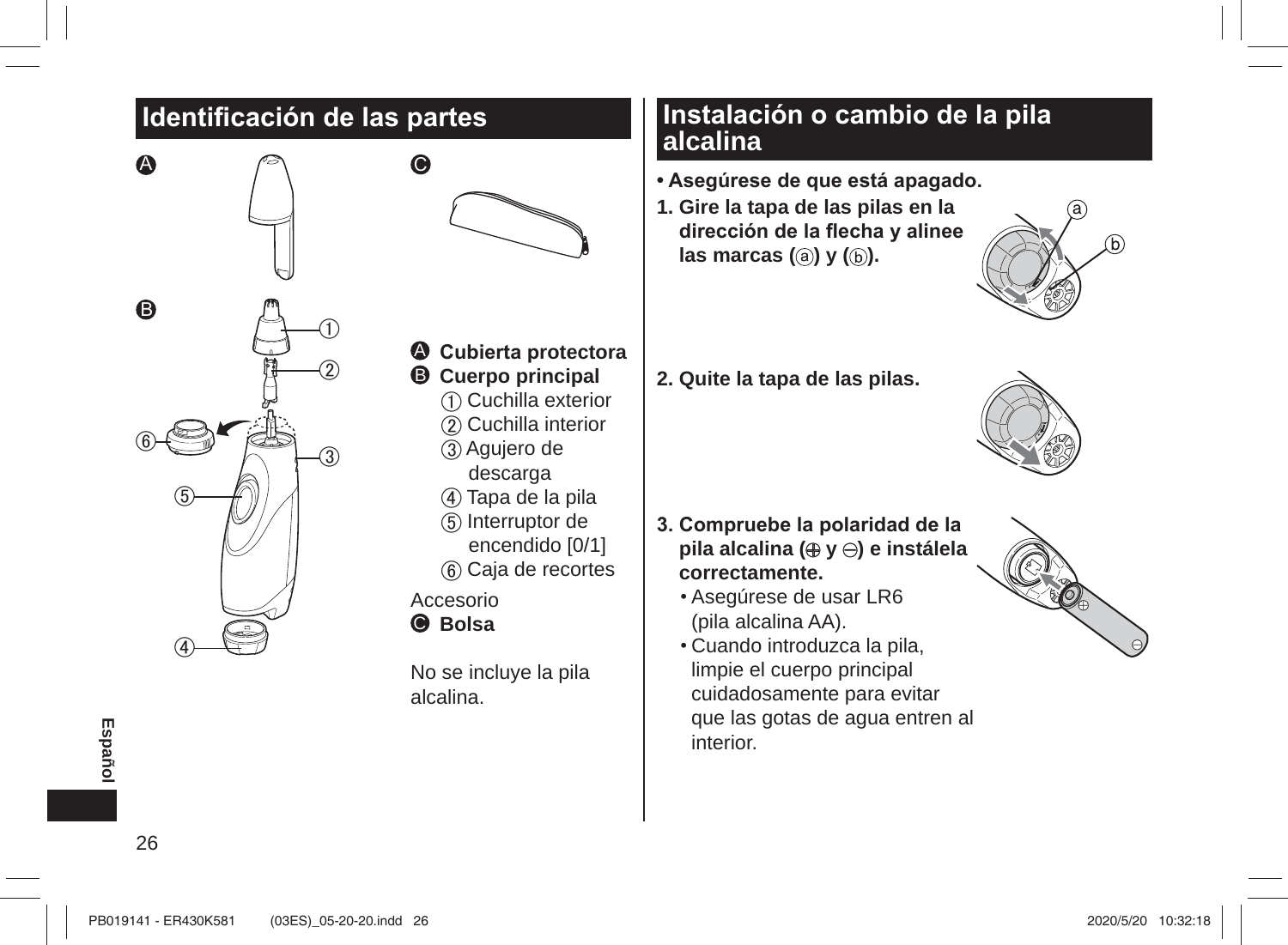- **4. Coloque la tapa de las pilas.**
	- . Cológuelo en el orden inverso que en el Paso 1 y alinee la línea específica en el cuerpo principal con la posición de fijación.



## **Uso**

1. Quite la cubierta protectora y **sostenga el cuerpo principal**  para no bloquear el agujero de descarga ( $\circ$ ).



- **2. Deslice el interruptor de encendido para encenderlo.**
	- Puede que la superficie de la cuchilla exterior se caliente un poco durante el uso, pero esto no afectará el rendimiento.

#### **3. Recortar**

**Recortar los pelos de la nariz y de la oreja**

- **1. Introduzca la punta ( ) de la cuchilla exterior en la fosa nasal o el canal auditivo.** 
	- Introdúzcalo despacio para no lesionar las fosas nasales o el canal auditivo.
- **2. Corte los pelos de la nariz y de la oreja moviendo el cuerpo principal.** 
	- $\cdot$  Corte los pelos usando la punta ( $(d)$ ) de la cuchilla exterior (la parte metálica).
	- Algunos recortes puede que se queden dentro de su fosa nasal o del canal auditivo después de cortarlos, así que quítelos usando un pañuelo o algo parecido.





**Español**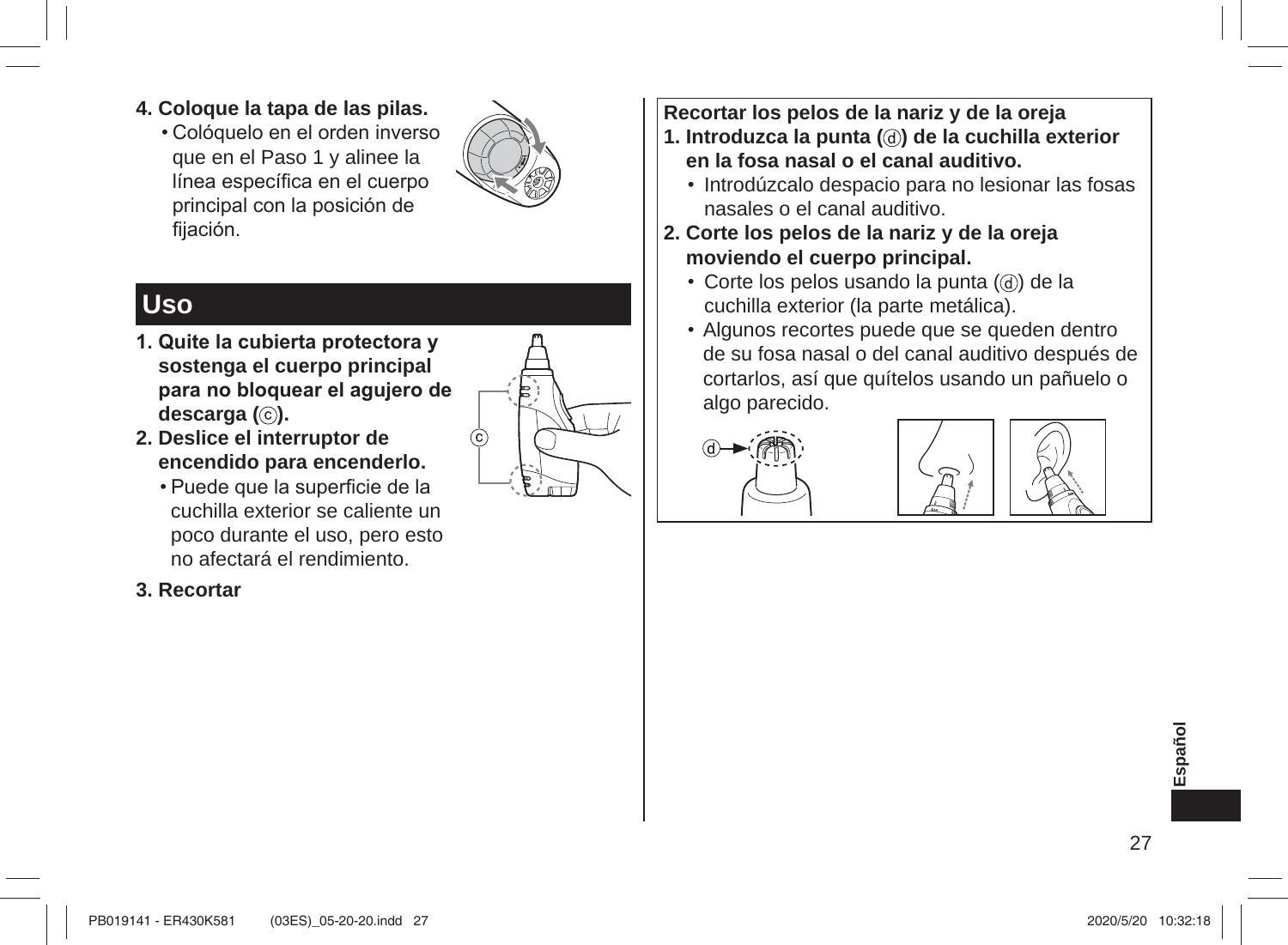Perfilar las cejas, el bigote o la barba

- **1. Coloque la punta de la cuchilla exterior en los**  pelos (ceja, bigote o barba) que le qustaría **cortar.**
- **2. Corte los pelos moviendo el aparato despacio**  contra la dirección de crecimiento de los pelos.
	- No puede recortar el pelo a la longitud deseada con este aparato.
	- No es adecuado para pelos de menos de 0,5 mm  $(1/64)$ .



**4. Después de usarlo, deslice el interruptor de encendido para apagarlo y limpiarlo. (Vea esta página).**

### **Limpieza**

- **1. Moje la cuchilla exterior con**  agua y aplique jabón de **manos y agua en la capa exterior.**
- **2. Deslice el interruptor de encendido para encenderlo, y deje que haga espuma durante 10 segundos aproximadamente.**
- 3. Desconecte la alimentación.
- **4. Quite las cuchillas y la caja de recortes (ver**  páginas 29-30) y aclare bajo el agua corriente.
	- Tape el drenaje de salida del lavabo para prevenir que la cuchilla interior se vaya.

**3**

**1**







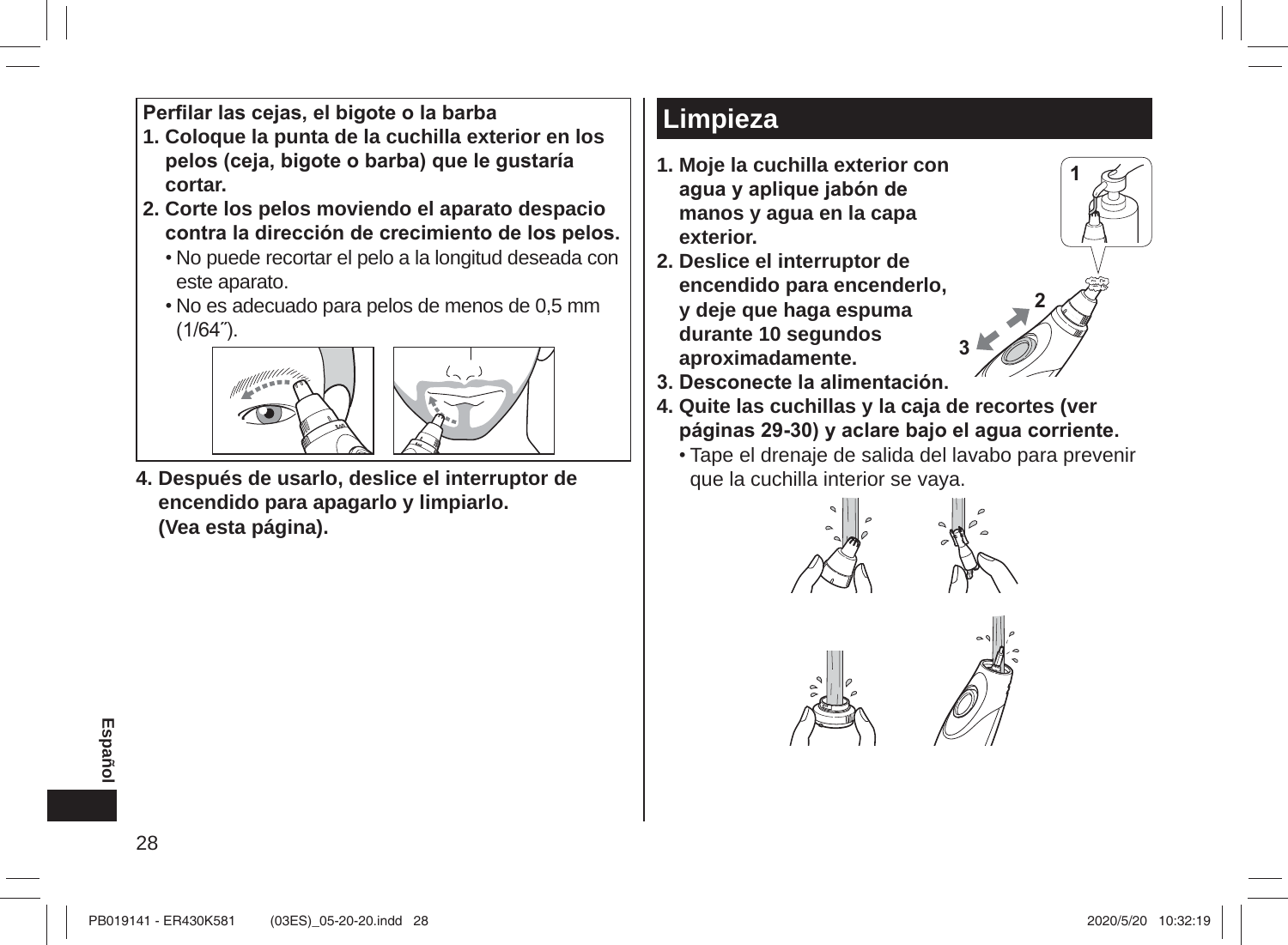**5. Quitar el agua con una toalla o algo parecido, y dejar que se seque de manera natural.**



Se secará más rápidamente si se quitan las cuchillas y la caja de recortes (ver páginas 29-30).

#### **Notas**

- No se debería quitar la tapa de la pila del cuerpo principal ya que esto puede afectar la construcción hermética de este aparato.
- No utilice agua caliente o cualquier detergente que no sea el jabón de manos. De lo contrario, podría provocar un fallo de funcionamiento.
- Para evitar un fallo de funcionamiento, procure no golpear el aparato contra el lavabo.
- No utilice disolventes, bencinas, alcohol u otros químicos para limpiar el aparato. Hacerlo podría provocar un fallo de funcionamiento, grietas o decoloraciones de las partes. Por favor, utilice un paño empapado con agua jabonosa para limpiar la suciedad.
- Después de la limpieza, asegúrese de volver a colocar las cuchillas, la caja de recortes y la cubierta de protección. (Ver páginas 29-30)

## **Instalar o quitar la cuchilla**

**Asegúrese de que está apagado.**

#### **Cómo quitarla**

- **1. Gire la tapa de las pilas en la**  dirección de la flecha y alinee las **marcas (e**) **y** (**f**).
- **2. Tirar para quitar la cuchilla exterior.**
- **3. Tirar para quitar la cuchilla interior.**





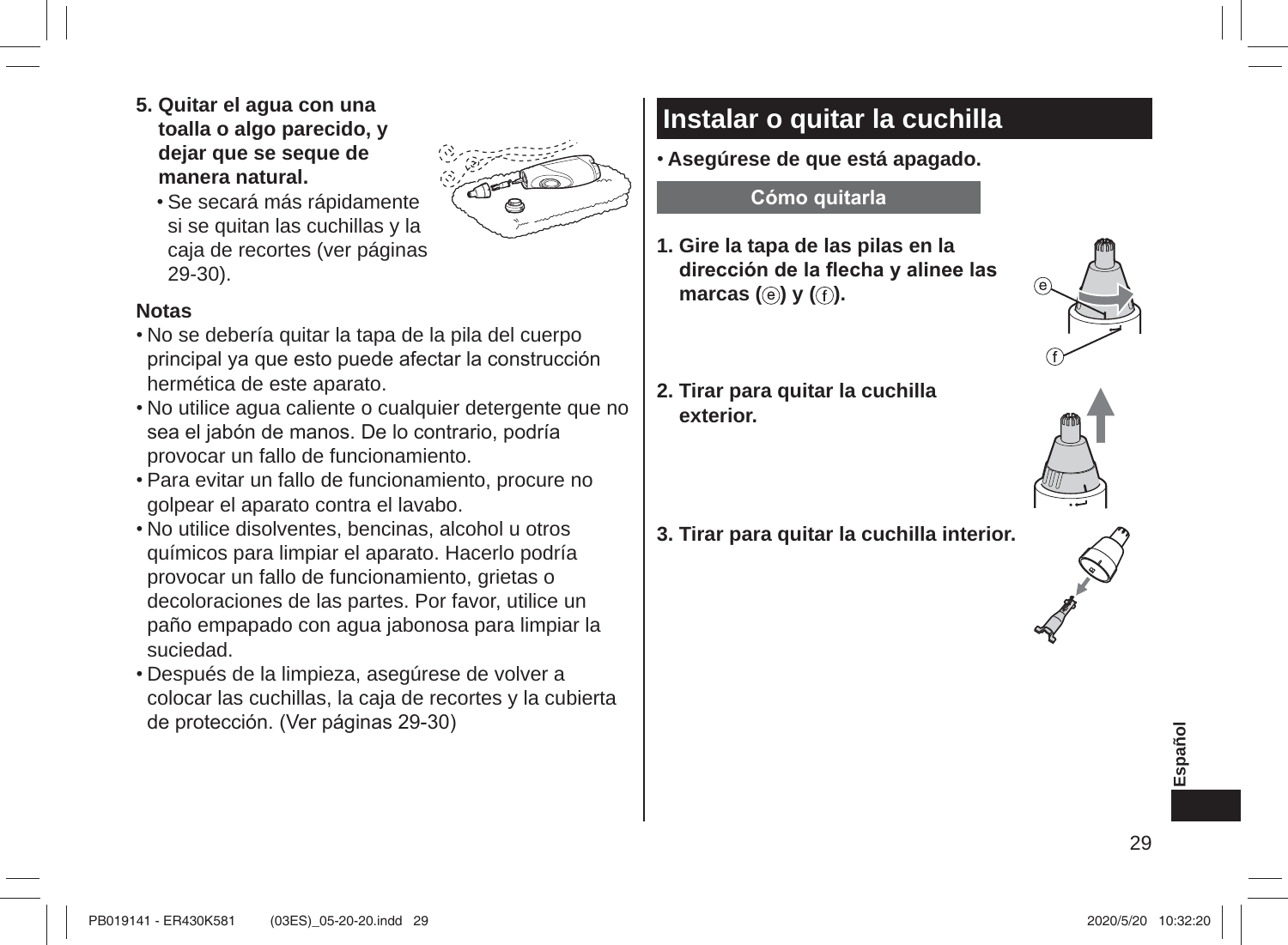#### Cómo colocarla

- **1. Introducir la cuchilla interior recta**  a lo largo de la superficie interior **de la cuchilla exterior.**
- **2. Introduzca la cuchilla exterior y alinee las marcas (** $\circledcirc$ **)** y ( $\circledcirc$ ).
- **3. Gire la cuchilla exterior en la**  dirección de la flecha hasta que **haga clic.**



### **Instalar o quitar la caja de recortes**

**Asegúrese de que está apagado.**

#### **Cómo quitarla**

- **1. Gire la caja de recortes y alinee las marcas (() y** ( $\circ$ ).
- **2. Tire para quitar la caja de recortes.**





#### **Cómo colocarla**

- **1. Introduzca la caja de recortes, y alinee las marcas ((0) y ((h).** 
	- Tenga cuidado de no dañar el filtro con el eje  $($   $)$ ).
- **2. Gire la caja de recortes en la**  dirección de la flecha hasta que **haga clic.**





**Español**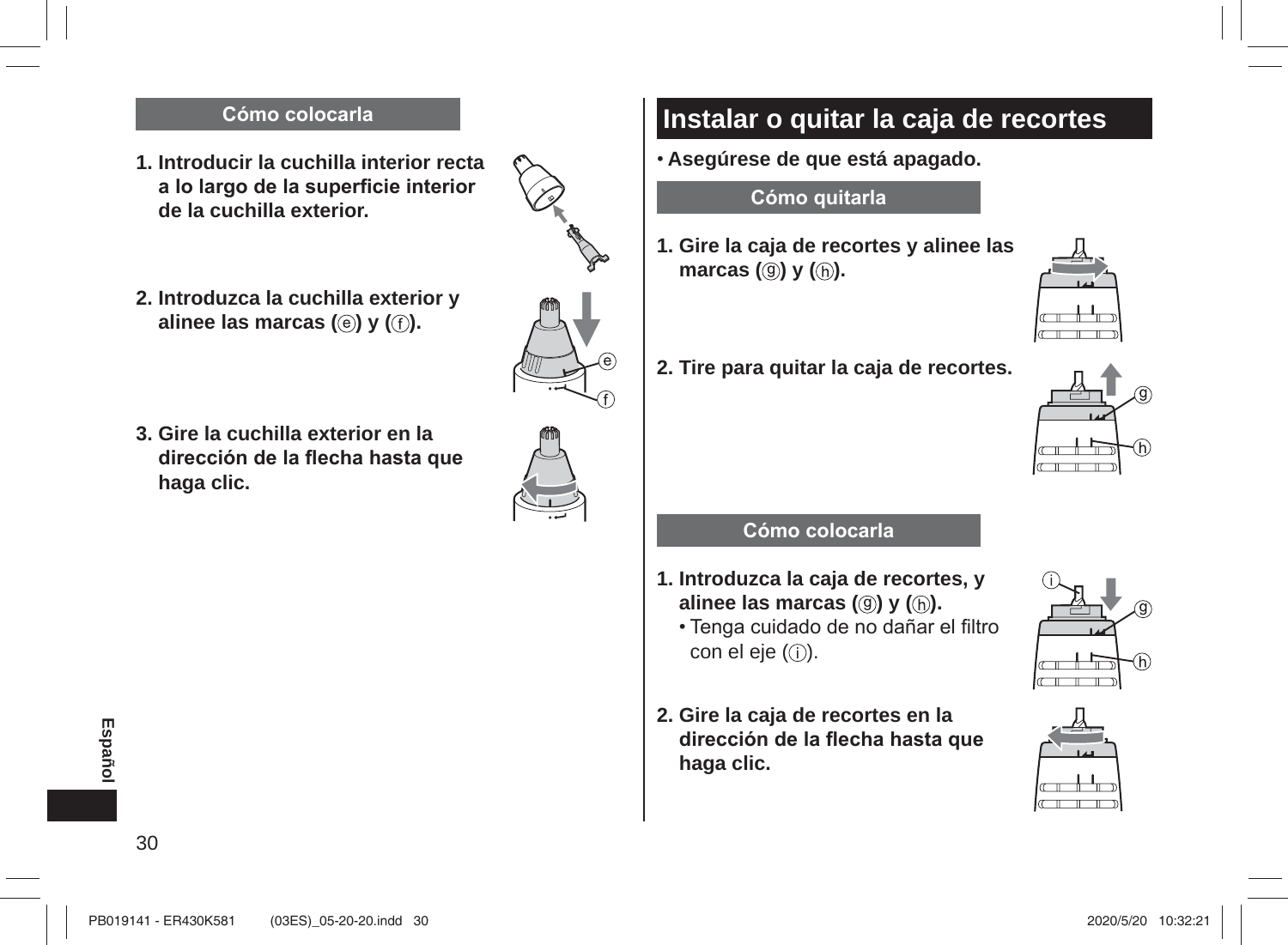## **Solución de Problemas**

| <b>Problema</b>                                | <b>Acción</b>                                   |  |  |
|------------------------------------------------|-------------------------------------------------|--|--|
| Se ha reducido<br>el rendimiento de<br>corte.  | Sustituir la cuchilla.<br>(Ver páginas 29-30)   |  |  |
|                                                | Cambie la pila alcalina.<br>(Ver página 26)     |  |  |
|                                                |                                                 |  |  |
| Hay un olor<br>extraño.                        | Limpiar la hoja interior.                       |  |  |
| La cuchilla no<br>se mueve/gira<br>fácilmente. | (Ver página 28)                                 |  |  |
|                                                |                                                 |  |  |
| La potencia de<br>succión es baja.             | Limpiar la caja de recortes.<br>(Ver página 28) |  |  |
| El aparato no está<br>encendido.               | Coloque la pila alcalina<br>correctamente.      |  |  |
|                                                | (Ver página 26)                                 |  |  |
|                                                | Cambie la pila alcalina.<br>(Ver página 26)     |  |  |

Si el problema todavía no se ha solucionado, póngase en contacto con la tienda donde compró el aparato o con un centro de servicio autorizado por Panasonic para su reparación.

## **Características**

| Fuente de<br>alimentación | Pilas secas                                            |
|---------------------------|--------------------------------------------------------|
| Tipo de pila              | Una LR6 (pila alcalina AA)<br>(Se venden por separado) |

Este producto está destinado solo para uso doméstico.

**Español**